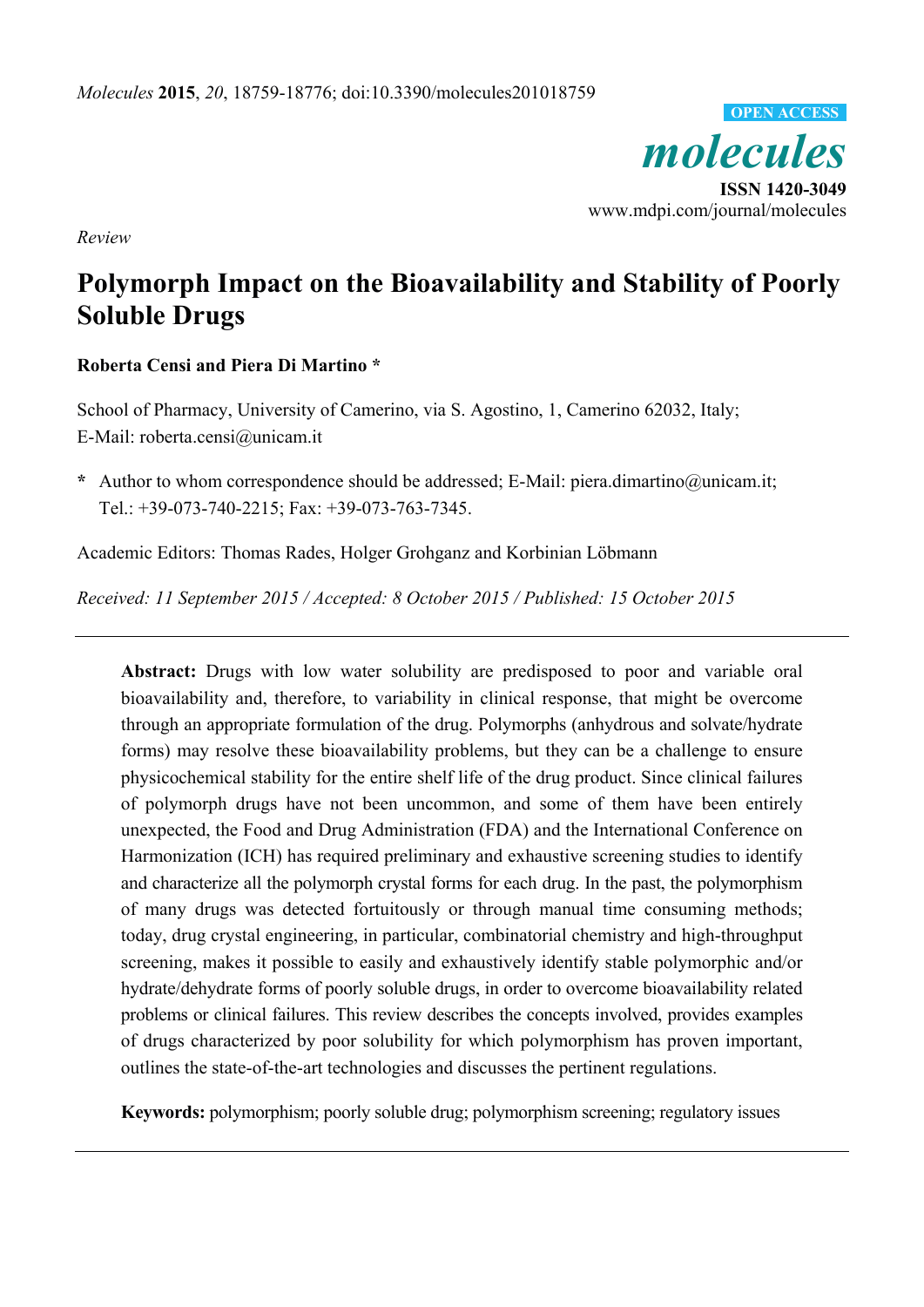#### **1. Introduction**

In the industrial development of a new drug substance and/or product, considerable problems are posed by candidate drugs with poor aqueous solubility, as this characteristic is related to poor bioavailability. Research and Development takes various approaches to enhancing the solubility and/or dissolution rate, and thus oral bioavailability, of poorly water-soluble drugs. One of the most common and effective approaches for increasing the solubility and dissolution rates of acidic and basic drugs is salt formation [1]. More recently, co-crystals, defined as crystalline materials comprised of at least two different components [2], have attracted attention for improving the dissolution rate of poorly water-soluble drugs [3]. Drug particle size reduction, affecting the dissolution rates, has been revealed one of oldest strategies for improving bioavailability of drugs and has been frequently applied in the pharmaceutical industry for routine production [4]. During the last years, the development of nanotechnologies have aroused the interest of researchers who have developed new technologies, easily industrially scalable, to reduce the particle size to nanodimensions [5,6]. Including or dispersing the poorly soluble drug in a carrier such as a cyclodextrin [7,8] or a polymer (solid dispersion) [9] are also common applied approaches. Modifications in the solid state, conversion from one polymorph to another [10], solvation/hydration [11], or amorphization [12,13] have been intentionally or unintentionally considered by the researchers and by the pharmaceutical industry during drug development of poorly-soluble drugs.

When the polymorphic form modification approach is chosen, not only must the effective improvement of drug bioavailability—which is not always obvious—be verified, but problems with the drug substance and product stability can arise. Generally, metastable forms are more soluble than the corresponding stable polymorphic forms, but they transform to the more thermodynamically stable form in a relatively short time [14], and thus it is necessary to monitor the polymorphic transformation during formulation, manufacturing, and storage of dosage forms to ensure reproducible bioavailability after administration [15].

In addition, the change of the polymorphic form has frequently caused clinical failures once it is on the market. This review should provide a useful overview for pharmaceutical industry readers interested in the development of new drug substances and/or products using polymorphic modifications, and offers many examples of such efforts.

Since the US Food and Drug Administration (FDA) and the International Conference on Harmonization (ICH) classify anhydrous, hydrate and solvate forms as polymorphs [16], in this review the term polymorphism will refer to both anhydrous and solvate (hydrate) forms.

#### **2. Importance of Solubility on the Bioavailability of Drugs**

Solubility is the ability of a *solute* to dissolve in a *solvent* to form a homogeneous solution of the solute in the solvent. This property is influenced by temperature and pressure [17]. Typical aqueous solubilities are indicated in several Pharmacopoeia, including the U.S. Pharmacopoeia (Table 1).

Solubility is an essential property of drugs, because they must dissolve in order to be absorbed through membranes and reach the site of action. Consequently, solubility is one of the most critical and important parameters influencing drug bioavailability, that is, the ability of a drug to be available in an appropriate concentration at the site of action, independently of the pharmaceutical dosage form and route of administration.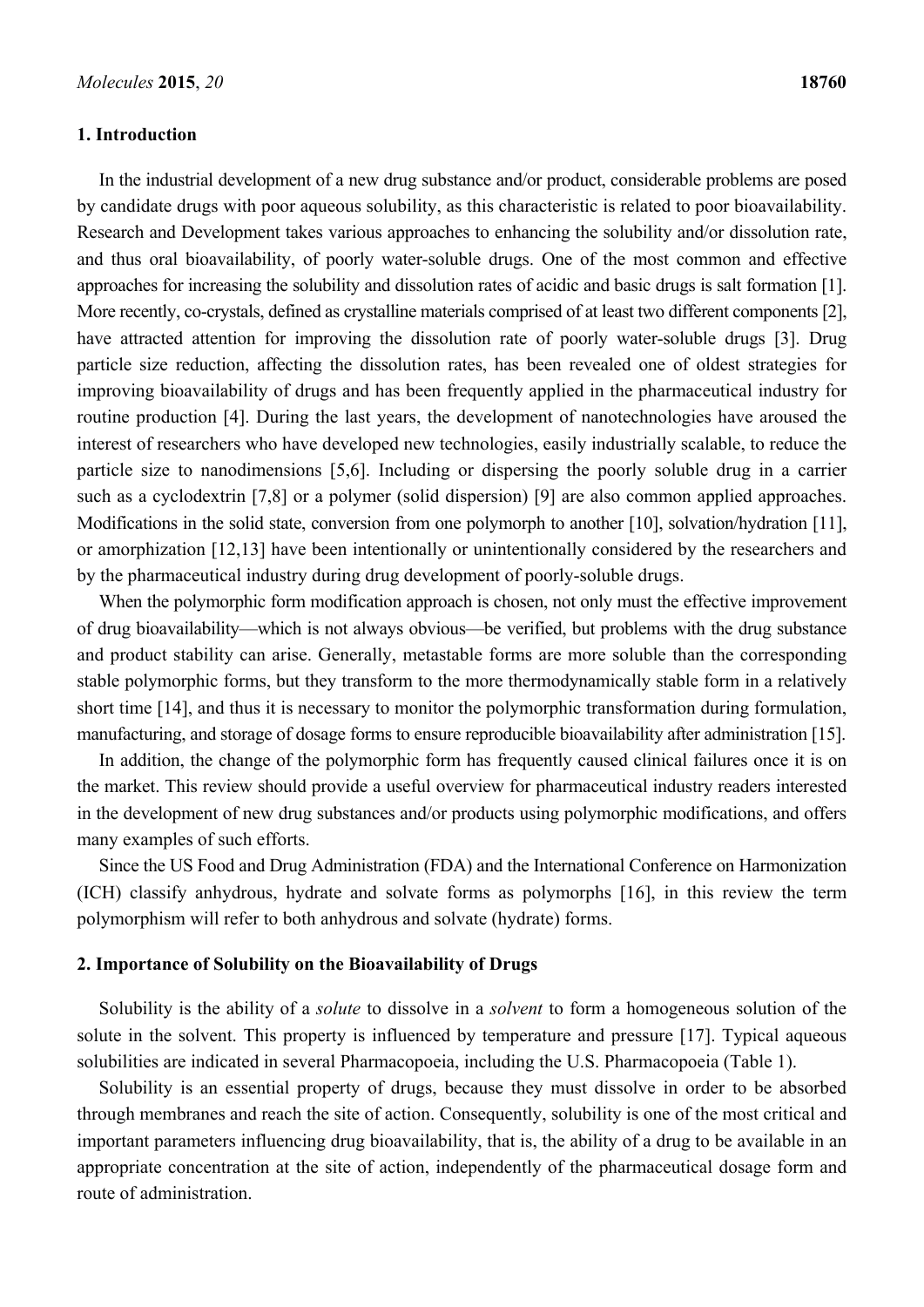| <b>Freely Soluble</b> | $100 - 1000$ mg/mL |
|-----------------------|--------------------|
| Soluble               | $33 - 100$ mg/mL   |
| Sparingly soluble     | $10-33$ mg/mL      |
| Slightly soluble      | $1-10$ mg/mL       |
| Very slightly soluble | $0.1-1$ mg/mL      |
| Practically insoluble | $< 0.1$ mg/mL      |

|  |  |  | <b>Table 1.</b> Aqueous solubilities according to the U.S. Pharmacopoeia. |
|--|--|--|---------------------------------------------------------------------------|
|  |  |  |                                                                           |

Poor aqueous solubility is the one of the major problems encountered during the development of new drug substances and/or drug products. This aspect becomes even more important if one considers that more than 40% of marketed immediate release oral drugs are practically insoluble (<100 g/mL) [18,19], and that fully 70% of new drug candidates in the pharmaceutical industry pipelines are practically insoluble in water [20]. Jean-Paul Garnier, CEO of GlaxoSmithKline, said that "*About 50% of drug candidates that enter clinical trials fail due to efficacy and safety concerns, and the remaining 40% fizzle due to patent concerns and issues like solubility and drug interaction*" [21].

To have an idea of the importance of drug solubility and how poor aqueous solubility limits drug bioavailability, one can refer to some examples offered by Amidon *et al*., [22] concerning the volumes needed to dissolve poorly water soluble drugs according to their dose. Some of the consequences of the inadequate aqueous solubility of a drug are limited and variable absorption, formulation and food effects, and poor tissue distribution and metabolism [23].

The importance of the solubility parameter is confirmed in the Biopharmaceutical Classification System (BCS) [24], a scientific framework for classifying drug substances based on their aqueous solubility and intestinal permeability [22,25]. The BCS takes into account three major factors that govern the rate and extent of drug absorption from immediate release solid oral dosage forms: (1) dissolution; (2) solubility; and (3) intestinal permeability. According to the BCS, drug substances are classified as follows:

Class 1: High Solubility–High Permeability Class 2: Low Solubility–High Permeability Class 3: High Solubility–Low Permeability Class 4: Low Solubility–Low Permeability

#### **3. The Polymorphism of Drugs: Anhydrous and Solvated Forms**

Among the various techniques used to enhance the solubility of poorly soluble drugs are physical and chemical modifications of the drug, and methods such as particle size reduction, salt formation, solid dispersion, use of surfactant, and complexation [23]. Selection of a solubility improving method depends on drug property, site of absorption, and required dosage form characteristics [26].

Crystalline polymorphs have the same chemical composition, but different internal crystal structures, and therefore possess different physicochemical properties [27] because of their different lattice structures and/or different molecular conformations [28]. The phenomenon of polymorphism is quite common among organic molecules, and many drugs can crystallize into different polymorphic forms [29–32].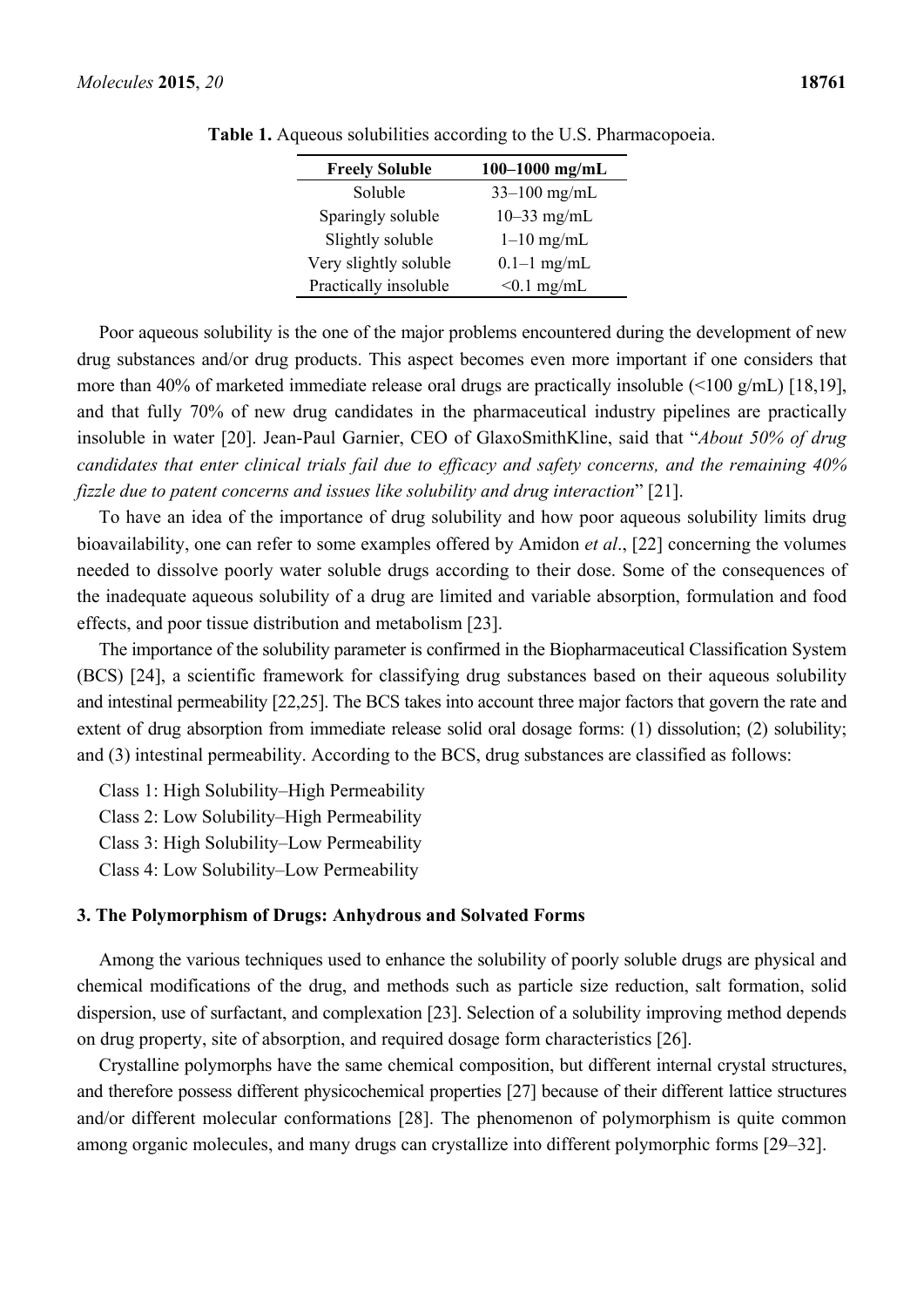Polymorphic forms of drugs can prove interesting for drug developers because their thermodynamic and physicochemical properties, such as energy, melting point, density, stability, and in particular solubility, may offer an improvement on the original form.

Generally, the solubility of metastable polymorphs is kinetically higher than that of a thermodynamically more stable polymorph [33], offering, at least in theory, a solution to bioavailability problems.

Actually, it has been demonstrated that differences between the solubility of one polymorph and another are typically lower than a factor of 2 [34] or more rarely of 5 [35]. Thus, while a polymorph may offer a slight improvement in solubility compared to the original compound, this benefit may be offset the fact that it is also less stable than the original, and thus there may be no advantage in choosing this polymorph over the original compound. Actually, metastable and more soluble forms tend to convert into the more thermodynamic stable form in a relatively short time. The presence of specific excipients, or particular chemical and/or technological processes may accelerate the transition to the solid state [36,37]. This transition may proceed according to the relative thermodynamic stability of metastable forms, or be accelerated by the presence of seeds of one polymorph in another, with important repercussions on clinical practice, as it was the case of ritonavir (refer to the specific paragraph).

Solvates, also inappropriately termed pseudopolymorphs [38], are crystalline solids containing within the crystal structure either stoichiometric or nonstoichiometric proportions of solvent. When the incorporated solvent is water, the solvate is called a hydrate [27]. In general, it is undesirable to use solvates for drugs and pharmaceuticals, as the presence of organic solvent residues may be toxic; regulations for all the organic solvents in products for human use establish specific limits to how much daily exposure to residual solvent in the formulated preparation is allowed.

The solubility and dissolution rate of a drug can significantly differ for different solvates, and in particular hydrates. Important reviews concerning pharmaceutical solvates and hydrates are those of Morris [39] and Khankari and Grant [11].

Hydrates may have a faster or slower dissolution rate than the corresponding anhydrous form, though more frequently, the former are slower than the latter [40], perhaps because there are fewer sites of the drug molecule available for interaction with water during dissolution. A classic example is theophylline anhydrate, which dissolves faster than its hydrate form [41,42].

In other cases, the hydrate form exhibits a more rapid dissolution rate than its anhydrous form: for example, erythromycin dihydrate was found to exhibit a significantly faster dissolution rate than that of monohydrate and anhydrous forms [43,44].

Glibenclamide has been isolated as pentanol and toluene solvates, and these solvates exhibited higher solubility and dissolution rate than two non-solvated polymorphs [45].

The physical stability of hydrates and anhydrous forms strongly depends upon the relative humidity and/or temperature of the environment [46–48], and transitions from one form to the other occur as a consequence of variations in storage conditions and/or technological treatments [37,49].

In particular, anhydrous to hydrate transitions can occur during dissolution at the drug/medium interface and can affect dissolution rate and perhaps bioavailability [46].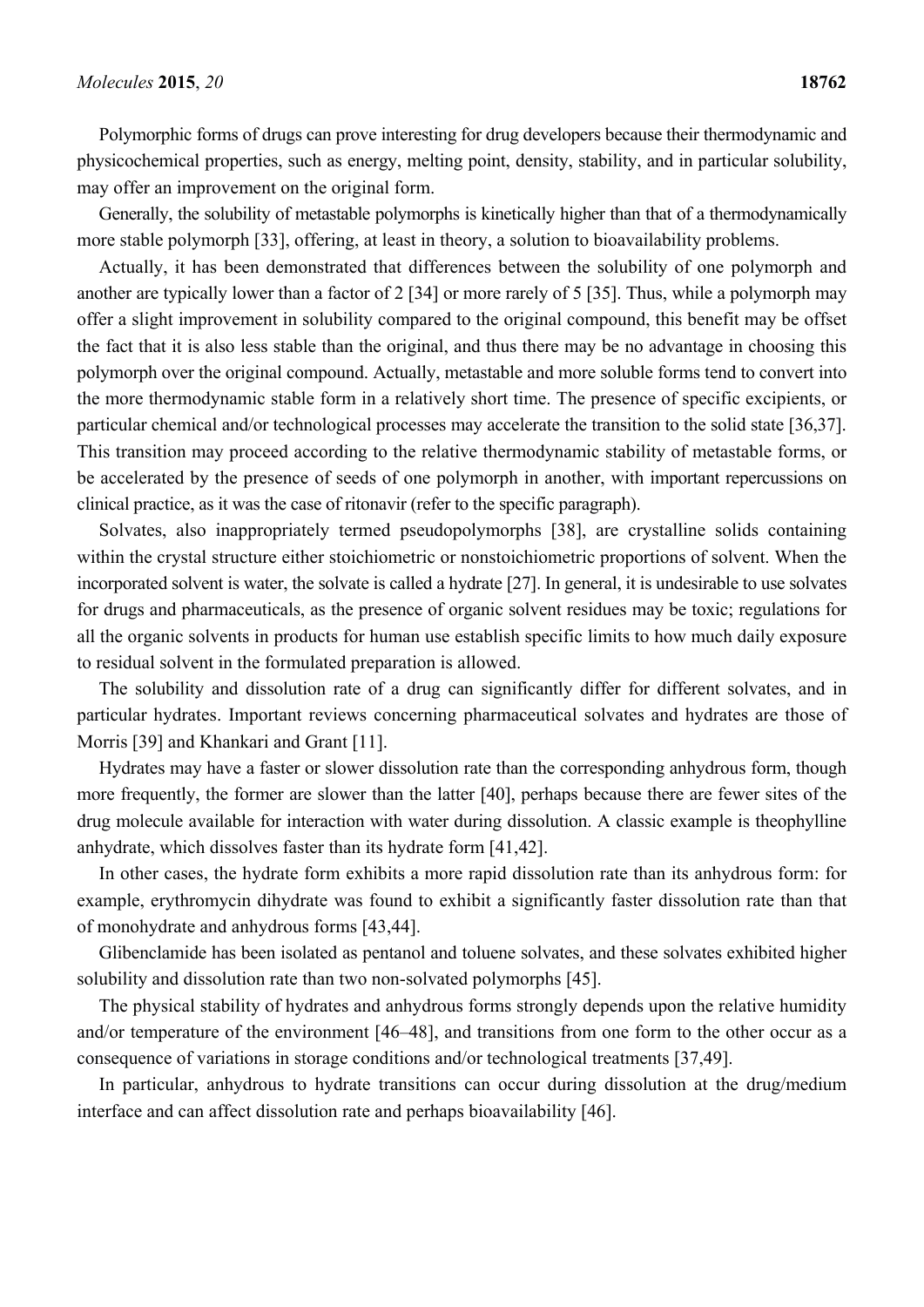#### **4. Polymorph Screening**

The polymorph screening process seeks to determine whether a given compound exists in polymorphic forms [50]. In recent decades, several techniques have been developed to improve the polymorph screening of drugs.

The concept of crystal engineering was introduced by Pepinsky in 1955 [51] and first applied by Schmidt in the context of covalent bond formation in the solid state [52]. It is traditionally defined as the deliberate design and control of molecular packing within a crystal structure with the intention of generating a solid that shows a particular desirable characteristic [53–55]. Combinatorial chemistry and high-throughput screening used in drug discovery have resulted in an increase of poorly water soluble drug candidates [56,57].

Among traditional methods to generate polymorphs (as well as hydrates and solvates), manual techniques [58] are time and material consuming, and sometimes fail to identify all possible polymorphs for a compound.

The development of computer software tools that consider the arrangement of atoms within a compound to predict the possible crystal structures has been a boon to the pharmaceutical industryenabling savings of time and materials in the process of identifying the most thermodynamically stable polymorph, and making it possible to tailor the manufacturing process for production of the active ingredient [59].

High-throughput polymorphism screening has been developed with the aim of accelerating the identification of potential polymorphs for a drug, and thus avoid problems during drug development [60,61]. The efficiency of screening in HT mode is estimated to be about two orders of magnitude greater than that of traditional bench-scale approaches [62], and it has been applied to numerous drugs.

A high-throughput (HT) crystallization study of an experimental angiotensin II antagonist and sertraline hydrochloride identified new forms, improved understanding of the transitions among different forms, and demonstrated that an HT strategy coupled with critical analysis can be used to rank the usefulness of crystal forms [62].

Ritonavir is a drug that has been used to treat HIV-1 infections since 1996. In 1998, a new metastable and unknown form posed major bioavailability problems. Afterwards, HT screening identified a total of five forms, the two well-known forms and three unknown ones [60].

A high-throughput co-crystal slurry screening study of indomethacin that used *in situ* Raman microscope and a multi-well plate not only provided information about co-crystal formation within one day, but also yielded data about the equilibrium of co-crystal formation and polymorphic transformation in just one screening [63].

#### **5. Case Studies of Polymorphic Drugs**

The following paragraphs report several examples of poorly soluble drugs for which polymorphic issues proved important. A summary is given in Table 2.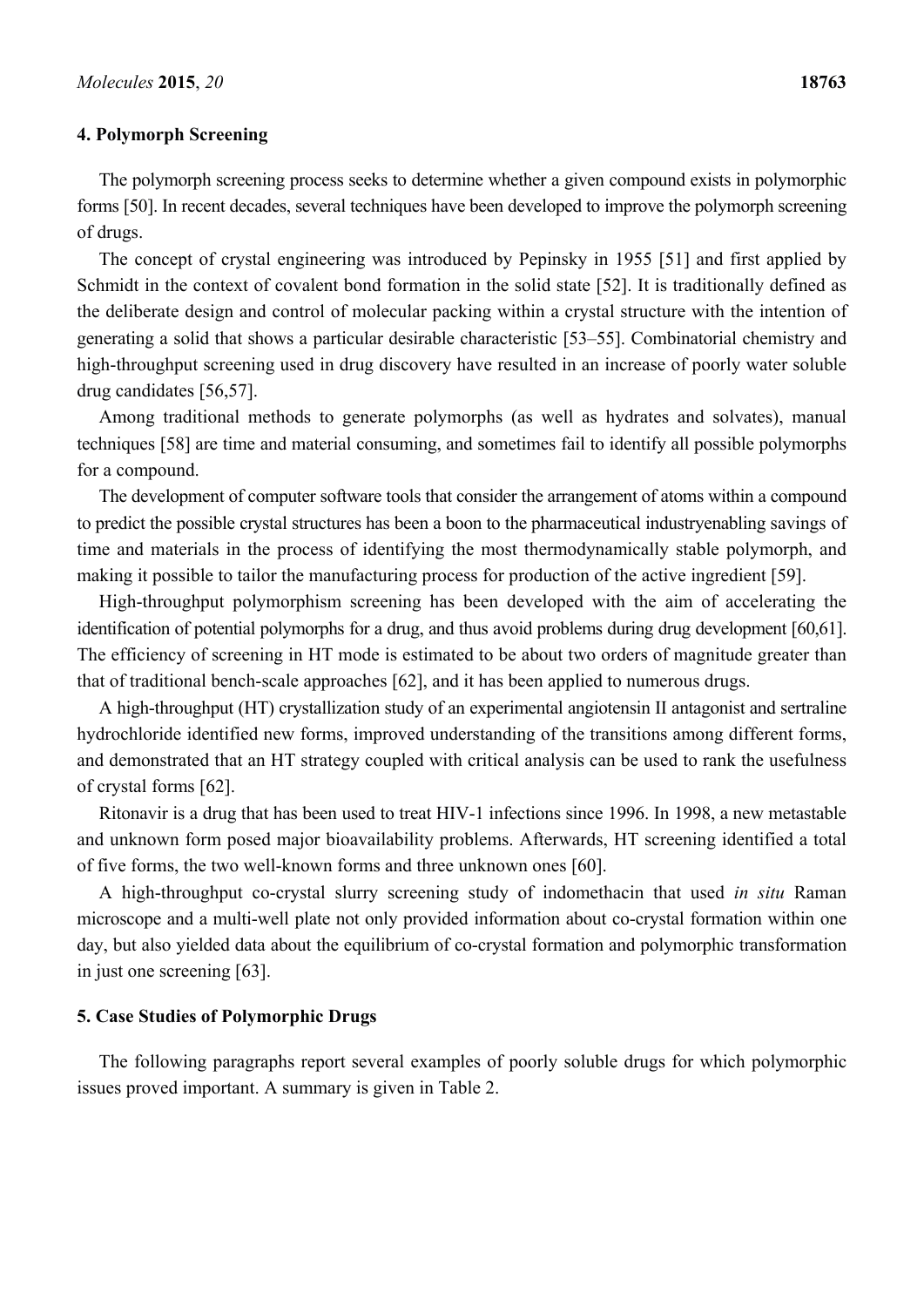Contractor

## **Table 2.** Summarization of polymorphism of several drugs.

| <b>Drug Substance</b>     | <b>Polymorphism Aspects</b>                                                                                                                                                                           | <b>Bioavailability Issues</b>                                                                                                                                                           |  |  |
|---------------------------|-------------------------------------------------------------------------------------------------------------------------------------------------------------------------------------------------------|-----------------------------------------------------------------------------------------------------------------------------------------------------------------------------------------|--|--|
|                           | Chloramphenicol palmitate is a prodrug of chloramphenicol with antibiotic properties [64].                                                                                                            |                                                                                                                                                                                         |  |  |
| Chloramphenicol palmitate | Chloramphenicol palmitate exist in three polymorphic forms: (A, B, C) [65,66],                                                                                                                        |                                                                                                                                                                                         |  |  |
|                           | the stable form A (biologically inactive modification), the metastable form B                                                                                                                         | Form B ( $\beta$ ) dissolves faster than Form A ( $\alpha$ ), and has a much higher solubility [72–74].                                                                                 |  |  |
|                           | (active modification) and unstable form C [67–69].                                                                                                                                                    | Low serum levels for the stable polymorph A were observed [75].                                                                                                                         |  |  |
|                           | The three crystalline forms were also called $\alpha$ , $\beta$ and $\gamma$ . The $\alpha$ form is unstable at room                                                                                  |                                                                                                                                                                                         |  |  |
|                           | temperature and gradually transforms to $\beta$ on storage [70,71].                                                                                                                                   |                                                                                                                                                                                         |  |  |
| Oxytetracycline           |                                                                                                                                                                                                       |                                                                                                                                                                                         |  |  |
| OН<br>OHI <sub>o</sub>    | Oxytetracycline is a broad spectrum antibiotic.                                                                                                                                                       | Oxytetracycline showed differences in patients' blood levels [77] or differences in in vitro                                                                                            |  |  |
| $H_2N$                    | It exists in two different polymorphs [76].                                                                                                                                                           | dissolution of tablets [78] because of differences in polymorphic forms.                                                                                                                |  |  |
| HO<br>Áн<br>Он<br>් OH    |                                                                                                                                                                                                       |                                                                                                                                                                                         |  |  |
|                           |                                                                                                                                                                                                       | In spite different studies demonstrated similar pharmacokinetics in humans of anhydrous and                                                                                             |  |  |
|                           |                                                                                                                                                                                                       | dihydrate forms of carbamazepine [92] and no differences in bioavailability between a                                                                                                   |  |  |
| Carbamazepine             | Carbamazepine is used in the treatment of epilepsy and trigeminal neuralgia.                                                                                                                          | generic carbamazepine product and an innovator product [93], several clinical failures were                                                                                             |  |  |
|                           | Different polymorphic forms were described [79-91]. Four anhydrous polymorphs were                                                                                                                    | reported concerning carbamazepine [94,95], in particular with generic carbamazepine                                                                                                     |  |  |
|                           | characterized: I, II, III, and IV, respectively identified as triclinic, trigonal, monoclinic, and                                                                                                    | tablets [96]. More recently, it was confirmed that the initial dissolution rate of carbamazepine                                                                                        |  |  |
|                           | monoclinic [77].                                                                                                                                                                                      | was in the order of form III > form I > dihydrate, while the order of AUC values was form                                                                                               |  |  |
|                           |                                                                                                                                                                                                       | I > form III > dihydrate. This discrepancy may be attributed to the rapid transformation from                                                                                           |  |  |
|                           |                                                                                                                                                                                                       | form III to dihydrate in GI fluids [97].                                                                                                                                                |  |  |
| Ritonavir                 |                                                                                                                                                                                                       |                                                                                                                                                                                         |  |  |
|                           | Ritonavir is an antiretroviral drug belonging to protease inhibitor class and used to treat<br>HIV-1 infection.<br>Ritonavir exhibits conformational polymorphism [98] and a total of five forms were | 2 years after the launch of the first ritonavir product, several batches failed dissolution<br>specifications because the presence of a different polymorphic form having $~50\%$ lower |  |  |

described [60]. The forms I and II were more extensively characterized [98].

intrinsic solubility of reference form [36].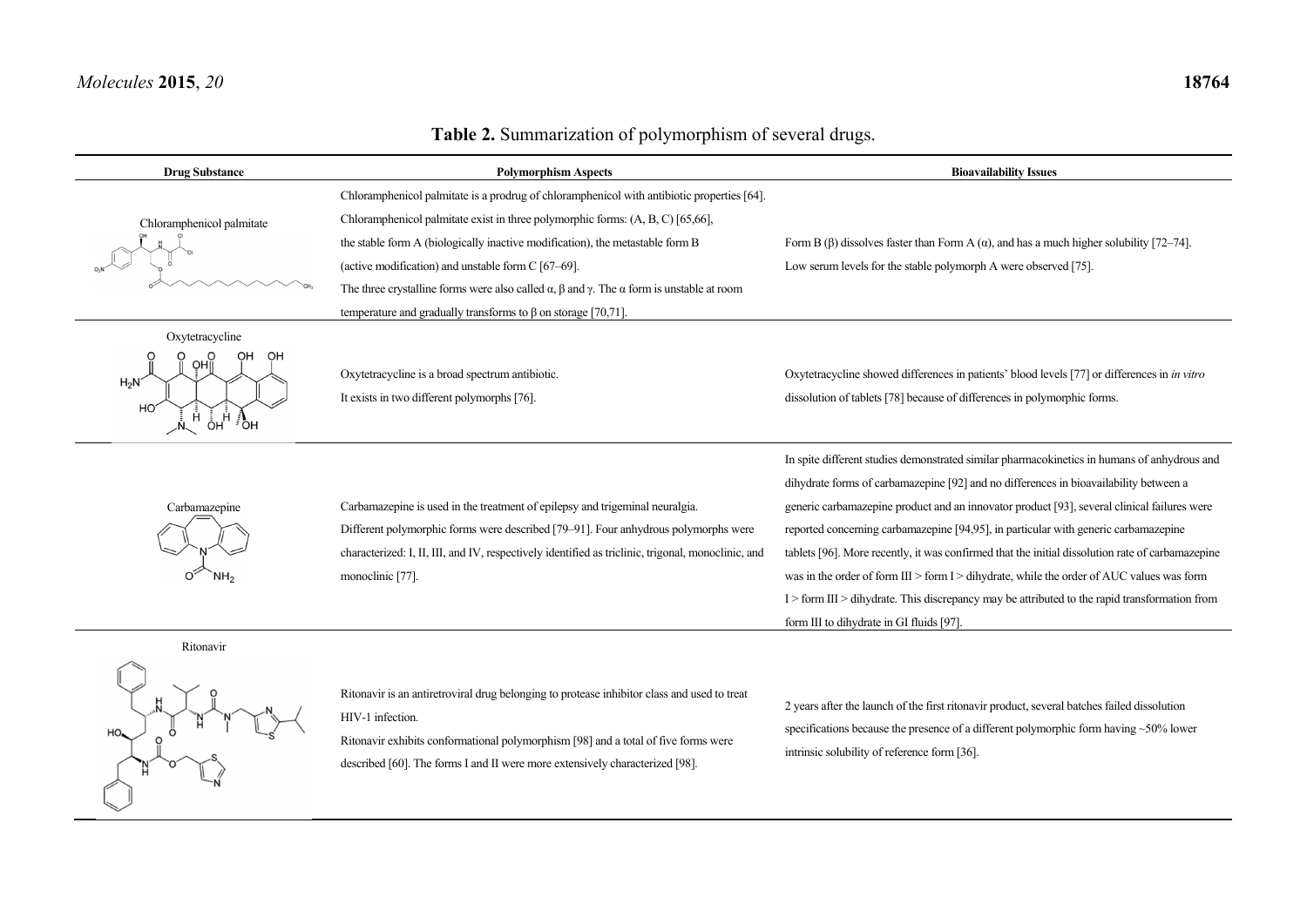**Table 2.** *Cont.* 

| <b>Drug Substance</b>                  | <b>Polymorphism Aspects</b>                                                                                                                                                                                                                                                                                                                                                                                                 | <b>Bioavailability Issues</b>                                                                                                                                                                                                                                                                                                                                                                                                                              |  |  |
|----------------------------------------|-----------------------------------------------------------------------------------------------------------------------------------------------------------------------------------------------------------------------------------------------------------------------------------------------------------------------------------------------------------------------------------------------------------------------------|------------------------------------------------------------------------------------------------------------------------------------------------------------------------------------------------------------------------------------------------------------------------------------------------------------------------------------------------------------------------------------------------------------------------------------------------------------|--|--|
| Atorvastatin calcium<br>$Ca2+$         | Atorvastatin calcium is an inhibitor of 3-hydroxy-3-methylglutaryl-coenzyme A<br>(HMG-CoA) reductase, with strong ability to lowering blood cholesterol.<br>At least 60 polymorphic forms/solvates/hydrates have been patented [99-101].<br>It is not unusual to verify the presence of polymorphic impurities in the marketed<br>atorvastatin calcium (API) with consequences on drug bioavailability and stability [102]. | Atorvastatin is unstable and the hydroxy acid form is converted to lactone form that is<br>15 times less soluble than the hydroxyl acid form [103,104].<br>This instability of atorvastatin calcium leading to poor solubility $(0.1 \text{ mg/mL})$ is the main<br>cause for low bioavailability of the drug after oral administration as the absolute<br>bioavailability of atorvastatin calcium is only 14% [105].                                      |  |  |
| Axitinib                               | Axitinib is a tyrosine kinase inhibitor of endothelial growth factor interrupting tumor<br>angiogenesis and thus, preventing the growth of cancer cells.<br>60 solvates, polymorphs of solvates, and five anhydrous forms were<br>discovered [106-109].                                                                                                                                                                     | The commercial formulation under trade name Inlyta® contains the stable anhydrous<br>form [107].                                                                                                                                                                                                                                                                                                                                                           |  |  |
| Phanylbutazone<br>ö<br>CH <sub>3</sub> | Phenylbutazone is a potent anti-rheumatic drug existing in different polymorphic and<br>solvated forms [110-113].<br>Anhydrous forms I and II were more extensively described and form II resulted more<br>soluble than form I. The Form III is a highly unstable form [110].                                                                                                                                               | Anhydrous forms I and II polymorphic forms exhibited different solubilities, dissolution<br>rates and oral absorption [110,114].                                                                                                                                                                                                                                                                                                                           |  |  |
| Rifaximin<br>HO.<br>HO H OH            | Rifaximin is a synthetic derivative of rifamycin, with very low gastrointestinal<br>absorption, but still displaying a broad spectrum of antibacterial activity [115-117].<br>Rifaximin shows crystal polymorphism (poolymorphs $\alpha$ , $\beta$ , $\gamma$ , $\delta$ , $\varepsilon$ ) [118,119]. The<br>polymorph $\alpha$ is the most thermodynamically stable form and the commercial one.                           | In vitro studies show different dissolution and solubility rates for these polymorphs, and<br>in vivo investigations in dogs found different pharmacokinetic patterns, with $\delta$ and $\gamma$<br>polymorphs displaying the highest systemic bioavailability [119].<br>The most PK parameters were significantly higher after administration of generic<br>rifaximin, because of the presence of both rifaximin- $\alpha$ and amorphous<br>forms [120]. |  |  |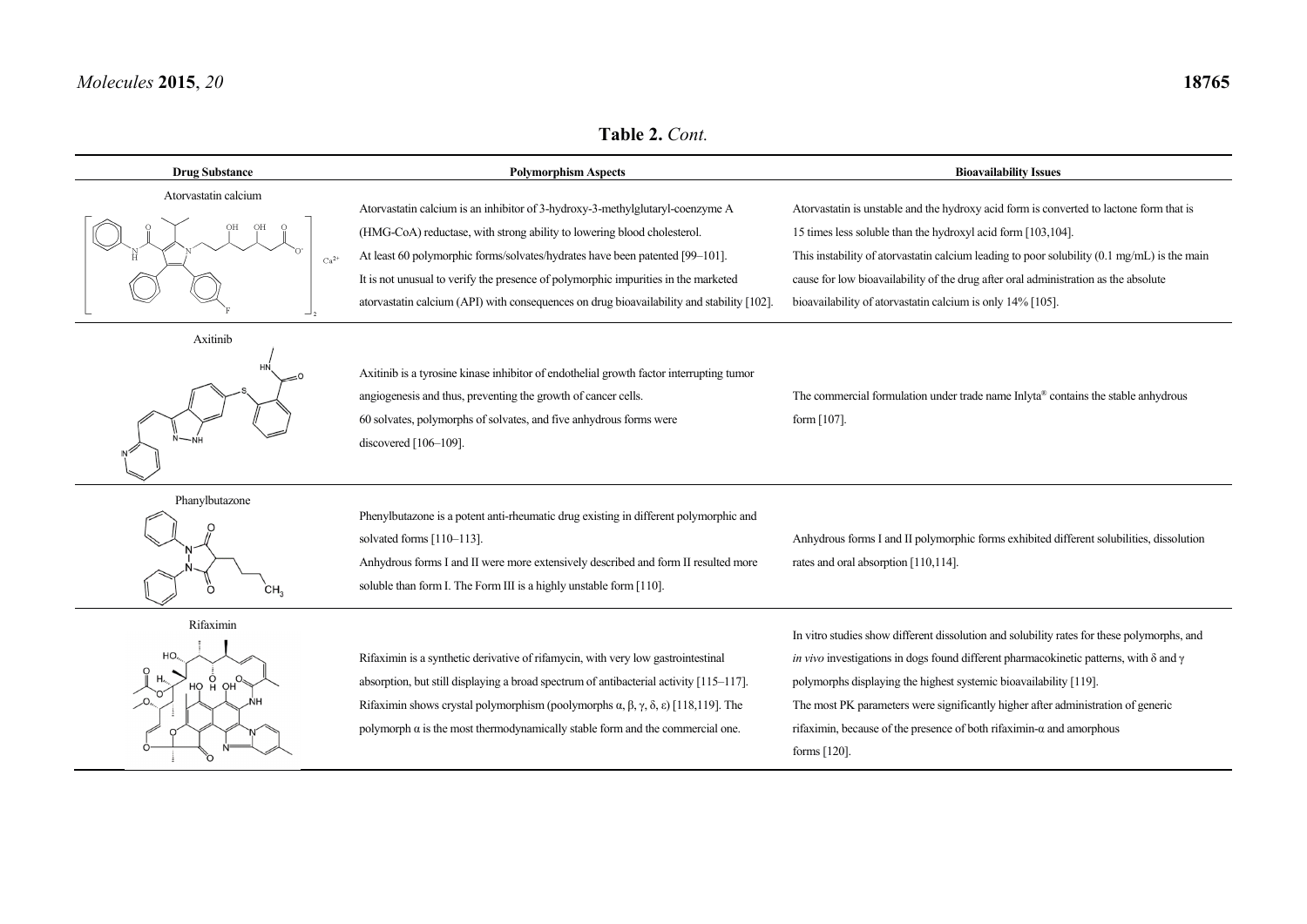#### *5.1. Chloramphenicol Palmitate*

A decades-old classic example of the importance of polymorphism to bioavailability is chloramphenicol palmitate, a prodrug of chloramphenicol with antibiotic properties, developed with the objective of obtaining a more pleasant flavored derivative [64]. Chloramphenicol palmitate exists in three polymorphic forms [65,66,70,71], the stable form A (biologically inactive modification), the metastable form B (active modification) and the unstable form C [67], which recently have been fully characterized thanks to advances in analytical methods [68,69]. Polymorph A is the thermodynamically stable one, but its absorption in humans is significantly lower than that of polymorph B [72], because Form B dissolves faster than Form A, and has much higher solubility [73]. This solubility difference probably results in the difference in ester hydrolysis rates, and thus in the difference in oral absorption, if one considers that chloramphenicol palmitate must be hydrolyzed by intestinal esterases before it can be absorbed [74]. These results were also proven by the low serum levels reached by the stable polymorph A, whereas the metastable polymorph yielded much higher serum levels when the same dose was administered [75].

#### *5.2. Oxytetracycline*

While for many years it has been known from various studies that patient blood levels of oxytetracycline differed according to the supplier of the oxytetracycline capsules, [77] or that *in vitro* dissolution performance of oxytetracycline tablets differed according to the various sources [78], only more recently have these differences been attributed to the presence of different polymorphs [76]. Tablets prepared from the form A polymorph dissolved significantly more slowly than tablets prepared from polymorph B: indeed, the tablets with form *A* polymorph exhibited about 55% dissolution at 30 min, while the tablets with form *B* polymorph exhibited almost complete (95%) dissolution at the same time. Further studies characterizing the physical and chemical properties of oxytetracycline polymorphs would be useful, as no recent works are available in the literature.

## *5.3. Carbamazepine*

Highly different polymorphic forms of carbamazepine, a drug used in the treatment of epilepsy and trigeminal neuralgia, were discovered through classical crystallization methods and fully characterized from a physicochemical point of view [79–89]. More recently, a crystal engineering design strategy has facilitated supramolecular synthesis of 13 new crystalline phases of carbamazepine [90].

Even though different studies demonstrated that anhydrous and dihydrate forms of carbamazepine have similar pharmacokinetics in humans [92], and another indicated that there are no differences in bioavailability between a generic carbamazepine product and an innovator product [93], several clinical failures with carbamazepine were reported [94,95]. In particular, several problems were observed with Generic carbamazepine tablets, which were recalled due to clinical failures and dissolution changes [96]. It was suggested that discrepancies in clinical parameters and irreproducible clinical behavior within different batches and suppliers of the generic carbamazepine tablets were due to moisture uptake during storage. Actually, it is well known that anhydrous carbamazepine converts to the dihydrate within 1 h, when the anhydrous form is suspended in water [91]. More recently, it was confirmed that the initial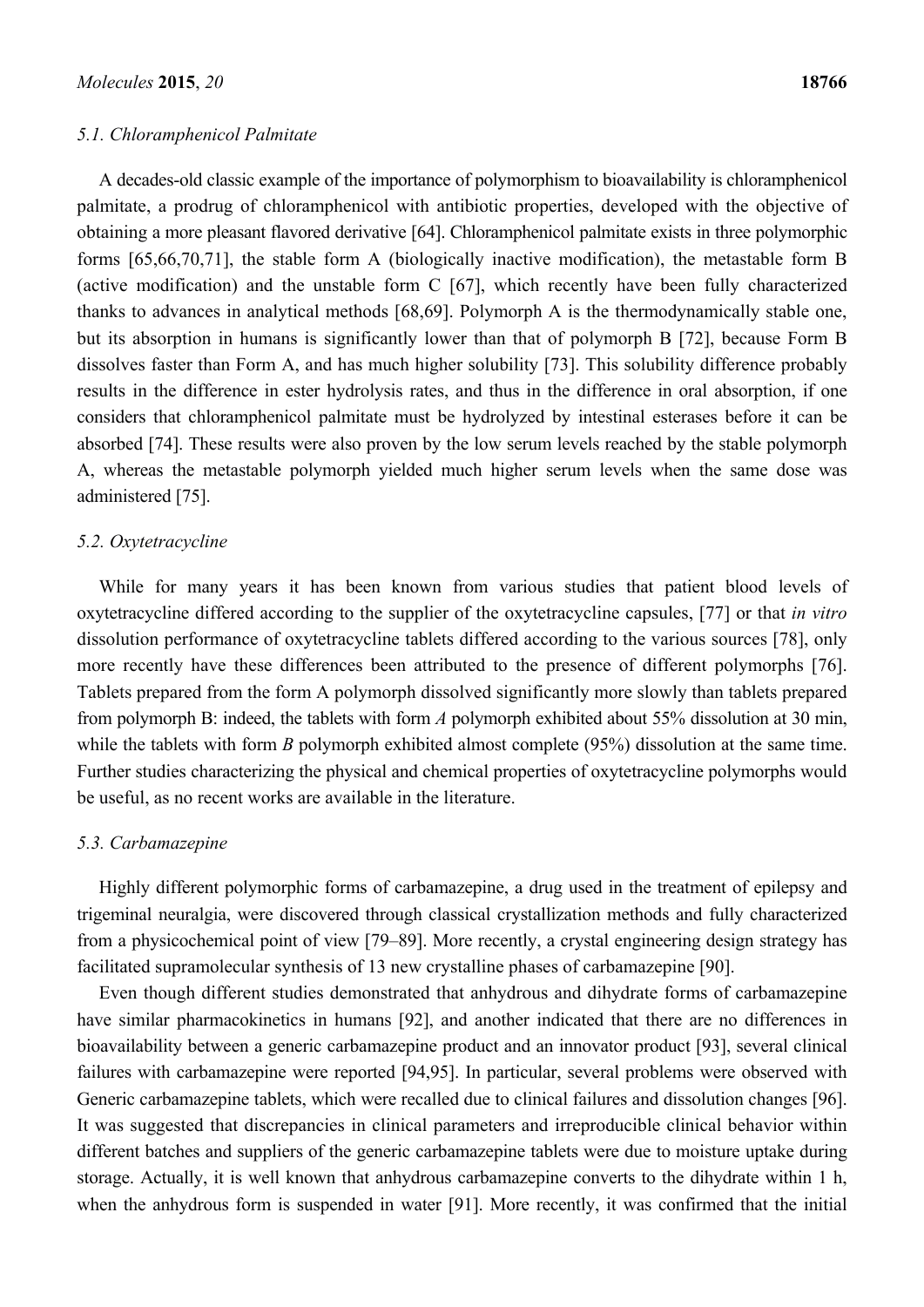dissolution rate of carbamazepine was in the order of form  $III >$  form  $I >$  dihydrate, while the order of AUC values was form  $I >$  form III  $>$  dihydrate. This discrepancy may be attributed to the rapid transformation from form III to dihydrate in GI fluids [97].

## *5.4. Ritonavir*

Ritonavir, an antiretroviral drug of the protease inhibitor class used to treat HIV-1 infections, was found to have polymorphism that strongly impacts on solubility and dissolution rate. Originally, only one form was described, and was formulated as soft gel capsules containing an ethanol/water solution molecule. Two years after the launch of the product, several batches failed dissolution specifications. A new thermodynamically stable Form II was discovered, but this form precipitated out of solution, having ~50% lower intrinsic solubility than the reference form. This finally forced the manufacturer to recall the original formulation from the market [36] and reformulate it in an oily vehicle.

Using solid state spectroscopy and microscopy techniques including solid state NMR, Near Infrared Spectroscopy, powder X-ray Diffraction and Single crystal X-ray, ritonavir was found to exhibit conformational polymorphism with two unique crystal lattices that have significantly different solubility properties [98]. In addition, HT screening identified a total of five forms, the two well know forms and three unknown ones [60].

#### *5.5. Atorvastatin Calcium*

Atorvastatin calcium is an inhibitor of 3-hydroxy-3-methylglutaryl-coenzyme A (HMG-CoA) reductase, with strong ability to lower blood cholesterol. Atorvastatin, the most preferred molecule among statins, was developed and marketed by Pfizer under the trade name Lipitor® [121] and was the number one selling drug in the US until its patent expired in 2011. Atorvastatin is unstable and the hydroxyacid form (HF) is converted to a lactone form (LF), which is 15 times less soluble than the hydroxyacid form [103,104]. This instability of atoryastatin calcium leading to poor solubility (0.1 mg/mL) is the main cause for low bioavailability of the drug after oral administration: the absolute bioavailability of ATC is only 14% [105].

At least 60 polymorphic forms/solvates/hydrates have been patented [99–101] and several pharmaceutical companies are developing or have developed generic drug formulations based on different atorvastatin calcium polymorphs.

Due to the patent expiration, several companies produce the active pharmaceutical ingredient (API) of atorvastatin calcium, available on the market as stable crystalline polymorph I or amorphous form. It was not unusual to verify the presence of polymorphic impurities in the marketed atorvastatin calcium (API) with consequences on drug bioavailability and stability [102].

#### *5.6. Axitinib*

Axitinib is a tyrosine kinase inhibitor of endothelial growth factor that interrupts tumor angiogenesis and thus prevents the growth of cancer cells. Because of its strong molecular flexibility, 60 solvates, polymorphs of solvates, and five anhydrous forms have been discovered [106–109]. The commercial formulation under trade name Inlyta® contains the stable anhydrous form. Unusually, conventional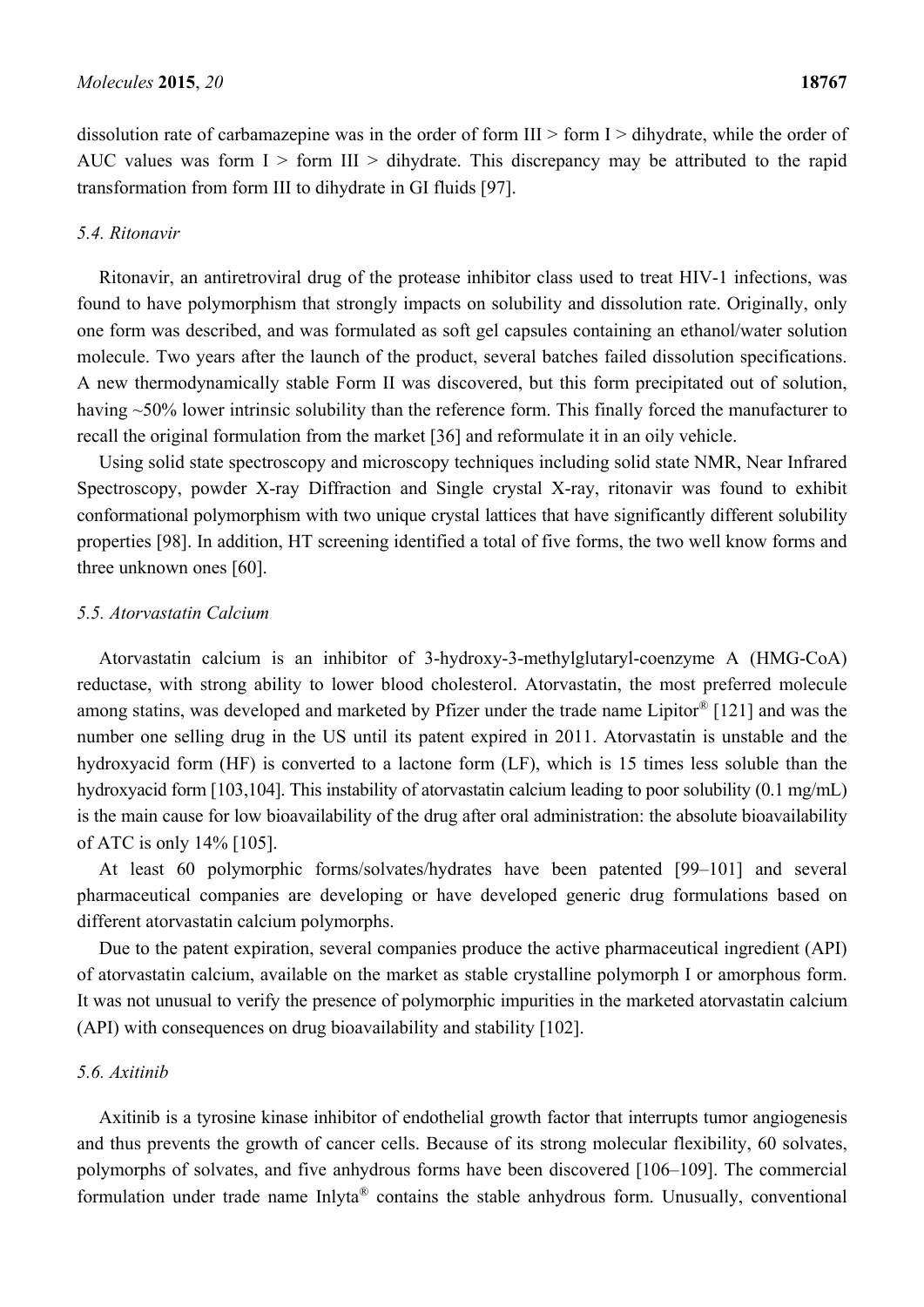crystallization methods did not lead to the discovery of this most stable polymorph; rather, it was obtained by the uncommon method of slurrying the solvates at high temperature. Understanding of the desolvation pathway was critical for obtaining the most stable polymorph of axitinib [107].

## *5.7. Phenylbutazone*

Phenylbutazone is a potent anti-rheumatic drug that exists in different polymorphic [110–112] and solvated forms [113]. Different solubilities, dissolution rates and oral absorption were highlighted between two different polymorphic forms [114].

#### *5.8. Rifaximin*

Rifaximin is a synthetic derivative of rifamycin with very low gastrointestinal absorption, but that nonetheless displays a broad spectrum of antibacterial activity [115–117]. According to the European Pharmacopoeia, rifaximin shows crystal polymorphism [118] and several polymorphs (α, β, γ, δ, ε) have been described [119]. The most thermodynamically stable form, polymorph  $\alpha$ , is the one used commercially. *In vitro* studies show different dissolution and solubility rates for these polymorphs, and *in vivo* investigations in dogs found different pharmacokinetic patterns, with δ and γ polymorphs displaying the highest systemic bioavailability [119]. Blandizzi *et al*., [120] compared one generic rifaximin formulation with the branded product (the latter containing only polymorph-α) and found that most PK parameters such as highest concentration achieved in plasma (Cmax), area under the concentration-time curve (AUC), and cumulative urinary excretion were significantly higher after administration of generic rifaximin. X-ray power diffraction analysis of the generic formulation showed the presence of both rifaximin-α and amorphous rifaximin, which could have contributed to the increased systemic bioavailability of the generic formulation.

#### **6. Regulatory Considerations**

For approval of a new drug, the drug substance guideline of the US Food and Drug Administration (FDA) states that "appropriate" analytical procedures need to be used to detect polymorphs, hydrates and amorphous forms of the drug substance and also stresses the importance of controlling the crystal form of the drug substance during the various stages of product development [122].

Modern techniques such as ss-NMR and NIR can identify polymorphs in dosage forms (within limits), and should help improve mechanistic understanding of polymorphs in future studies [123]. Fast and easily applicable techniques such as DSC can determine the solubility of different polymorphs very rapidly and accurately [124]. The selection of crystal forms of improved solubility and bioavailability is possible when appropriate strategies are applied to guarantee the drug stability over the shelf life of the drug product. The evaluation of crystal transitions through appropriate analytical technologies serves to predict unwanted conversions during the drug product shelf life.

## **7. Conclusions**

The possibility of detecting drug polymorphism can be viewed in two opposite ways: as a risk of clinical failure when an undesired solid state conversion occurs, or as an advantage when more soluble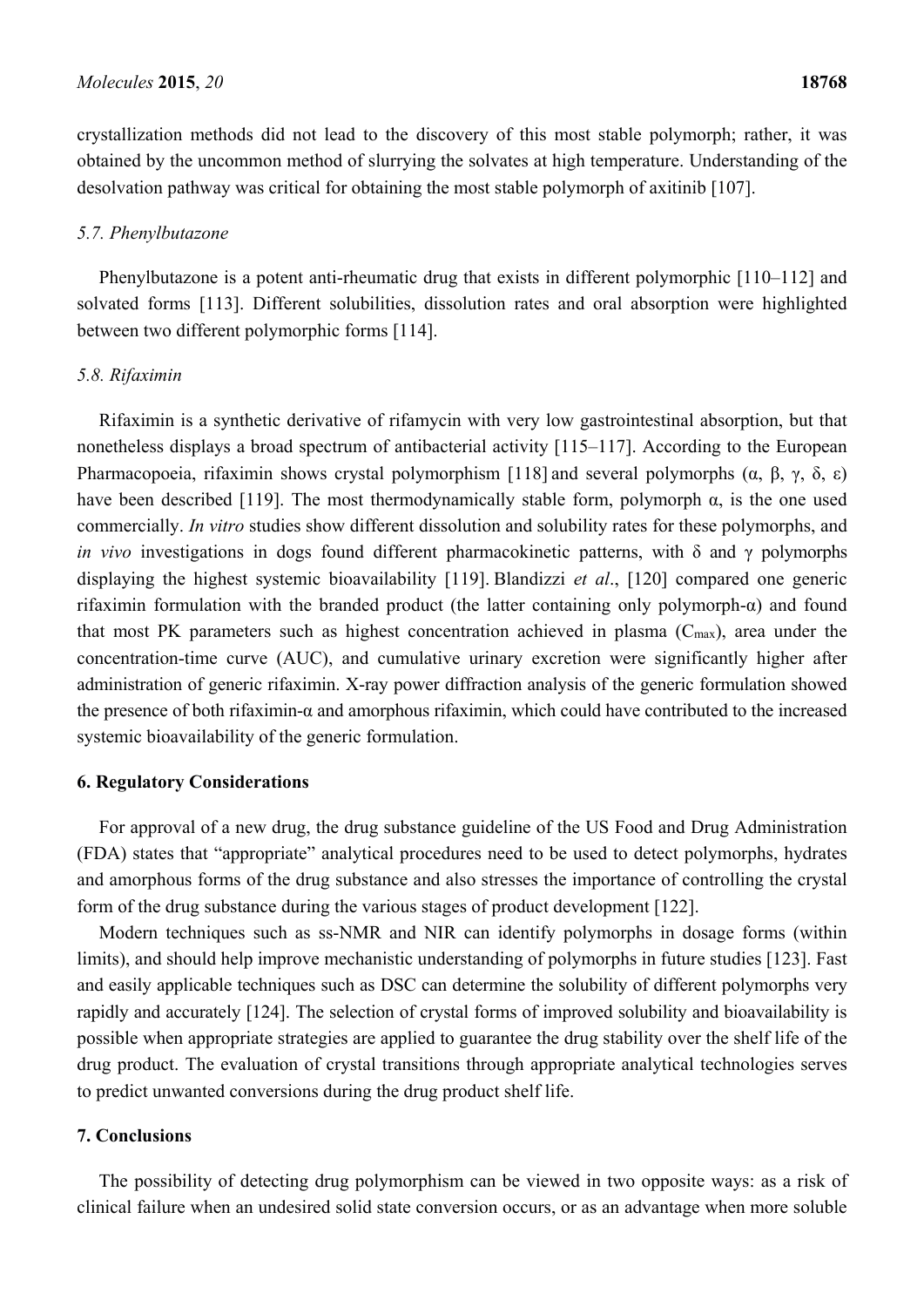polymorphs may be selected to overcome bioavailability problems. Thus, the pharmaceutical industry must carefully evaluate the presence of the phenomenon of the polymorphism for every drugs under development. In the past, when analytical techniques were not sophisticated enough to adequately detect polymorphism of drugs under development, several clinical failures emerged during the marketing phases, in some cases with serious repercussions for the pharmaceutical industry, such as the obligation to withdraw or reformulate the product. Now, the use of state-of-the-art technologies makes it possible to prevent this risk and to better and fully investigate the existence of different polymorphic forms of drugs in the industrial pipeline. In recent years, regulatory organisms such as the FDA and ICH have pressed the pharmaceutical industry to adopt methodologies and innovative analytical techniques that should provide better understanding of the polymorphism phenomenon for every drug under development, and enable Quality Control Departments to adequately evaluate the solid state of batches produced.

## **Acknowledgments**

The authors would like to thank Sheila Beatty for editing the English usage of the manuscript.

## **Author Contributions**

P.D.M. proposed the subject; P.D.M. and R.C. wrote the manuscript. Both authors read and approved the final manuscript.

## **Conflicts of Interest**

The authors declare no conflict of interest.

## **References**

- 1. Serajuddin, A.T.M. Salt formation to improve drug solubility. *Adv. Drug Deliv. Rev.* **2007**, *59*, 603–616.
- 2. Schultheiss, N.; Newman, A. Pharmaceutical cocrystals and their physicochemical properties. *Cryst. Growth Des.* **2009**, *9*, 2950–2967.
- 3. Kawabata, Y.; Wada, K.; Nakatani, M.; Yamada, S.; Onouea, S. Formulation design for poorly water-soluble drugs based on biopharmaceutics classification system: Basic approaches and practical applications. *Int. J. Pharm.* **2011**, *420*, 1–10.
- 4. Khadka, P.; Ro, J.; Kim, H.; Kim, I.; Kim, J.T.; Kim, H.; Cho, J.M.; Yun, G.; Lee, J. Pharmaceutical particle technologies: An approach to improve drug solubility, dissolution and bioavailability. *Asian J. Pharm. Sci.* **2014**, *9*, 304–316.
- 5. Gao, L.; Zhang, D.; Chen, M. Drug nanocrystals for the formulation of poorly soluble drugs and its application as a potential drug delivery system. *J. Nanopart. Res*. **2008**, *10*, 845–862.
- 6. Chen, H.; Khemtong, C.; Yang, X.; Chang, X.; Gao, J. Nanonization strategies for poorly-soluble drugs. *Drug Discov. Today* **2011**, *16*, 354–360.
- 7. Saravana, K.K.; Prasanna, R.Y. Dissolution enhancement of poorly soluble drugs by using complexation technique. A review. *J. Pharm. Sci. Res.* **2013**, *5*, 120–124.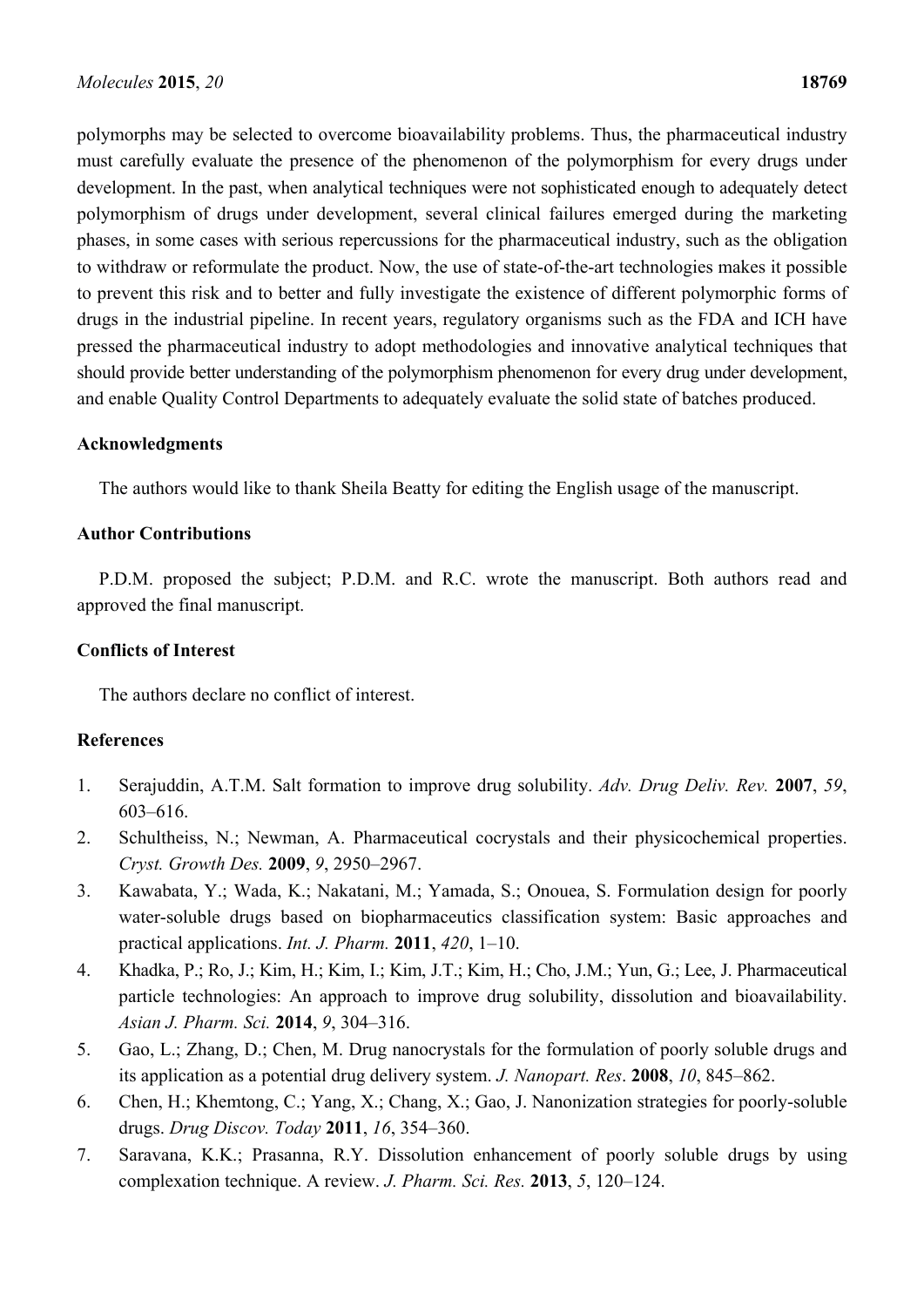- 8. Challa, R.; Ahuja, A.; Ali, J.; Khar, R.K. Cyclodextrins in drug delivery: An updated review. *AAPS Pharm. Sci. Technol.* **2005**, *6*, E329–E357.
- 9. Leuner, C.; Dressman, J. Improving drug solubility for oral delivery using solid dispersions. *Eur. J. Pharm. Biopharm.* **2000**, *50*, 47–60.
- 10. Snider, D.A.; Addicks, W.; Owens, W. Polymorphism in generic drug product development. *Adv. Drug Deliv. Rev.* **2004**, *56*, 391–395.
- 11. Huang, L.F.; Tong, W.Q. Impact of solid state properties on developability assessment of drug candidates. *Adv. Drug Deliv. Rev.* **2004**, *56*, 321–334.
- 12. Babu, N.J.; Nangia, A. Solubility advantage of amorphous drugs and pharmaceutical cocrystals. *Cryst. Growth Des.* **2011**, *11*, 2662–2679.
- 13. Hancock, B.C.; Parks, M. What is the true solubility advantage for amorphous pharmaceuticals? *Pharm. Res.* **2000**, *17*, 397–404.
- 14. Murdande, S.B.; Pikal, M.J.; Shanker, R.M.; Bogner, R.H. Aqueous solubility of crystalline and amorphous drugs: challenges in measurement. *Pharm. Dev. Technol.* **2011**, *16*, 187–200.
- 15. Zhang, G.G.; Law, D.; Schmitt, E.A.; Qiu, Y. Phase transformation considerations during process development and manufacture of solid oral dosage forms. *Adv. Drug Deliv. Rev.* **2004**, *56*, 371–390.
- 16. Ku, M.S. Salt and polymorph selection strategy based on the biopharmaceutical classification system for early pharmaceutical Development. *Am. Pharm. Rev.* **2010**, *20*, 30.
- 17. Lachman, L.; Lieberman H.; Kanig, J.L. *The Theory and Practise of Industrial Pharmacy*, 3rd ed.; Lea & Febiger: Philadelphia, PA, USA, 1986.
- 18. Merisko, E.; Liversidge, G.G. Nanocrystals: Resolving pharmaceutical formulation issues associated with poorly water-soluble compounds. In *Particles*; Marty, J.J., Ed.; Marcel Dekker: Orlando, FL, USA, 2002.
- 19. Takagi, T.; Ramachandran, C.; Bermejo, M.; Yamashita, S.; Yu, L.X.; Amidon, G.L. A provisional biopharmaceutical classification of the top 200 oral drug products in the United States, Great Britain, Spain, and Japan. *Mol. Pharm.* **2006**, *3*, 631–643.
- 20. Ku, M.S.; Dulin, W. A biopharmaceutical classification-based Right-First-Time formulation approach to reduce human pharmacokinetic variability and project cycle time from First-In-Human to clinical Proof-Of-Concept. *Pharm. Dev. Technol*. **2012**, *17*, 285–302.
- 21. Dow Jones Newswires. *GlaxoSmithKline on Track to Launch 11 Drugs by Dec. 2003*; Dow Jones Newswires: New York, NY, USA, 2003.
- 22. Amidon, G.L.; Lennernäs, H.; Shah, V.P.; Crison, J.R. A theoretical basis for a biopharmaceutic drug classification: the correlation of *in vitro* drug product dissolution and *in vivo* bioavailability. *Pharm. Res.* **1995**, *12*, 413–420.
- 23. Williams, H.D.; Trevaskis, N.L.; Charman, S.A.; Shanker, R.M.; Charman, W.N.; Pouton, C.W.; Porter, C.J.H. Strategies to address low drug solubility in discovery and development. *Pharmacol. Rev.* **2013**, *65*, 315–499.
- 24. Food and Drug Administration. *Guidance for Industry: Waiver of in Vivo Bioavailability and Bioequivalence Studies for Immediate-Release Solid Oral Dosage Forms Based on a Biopharmaceutics Classification System*; Food and Drug Administation: Rockville, MD, USA, 2000.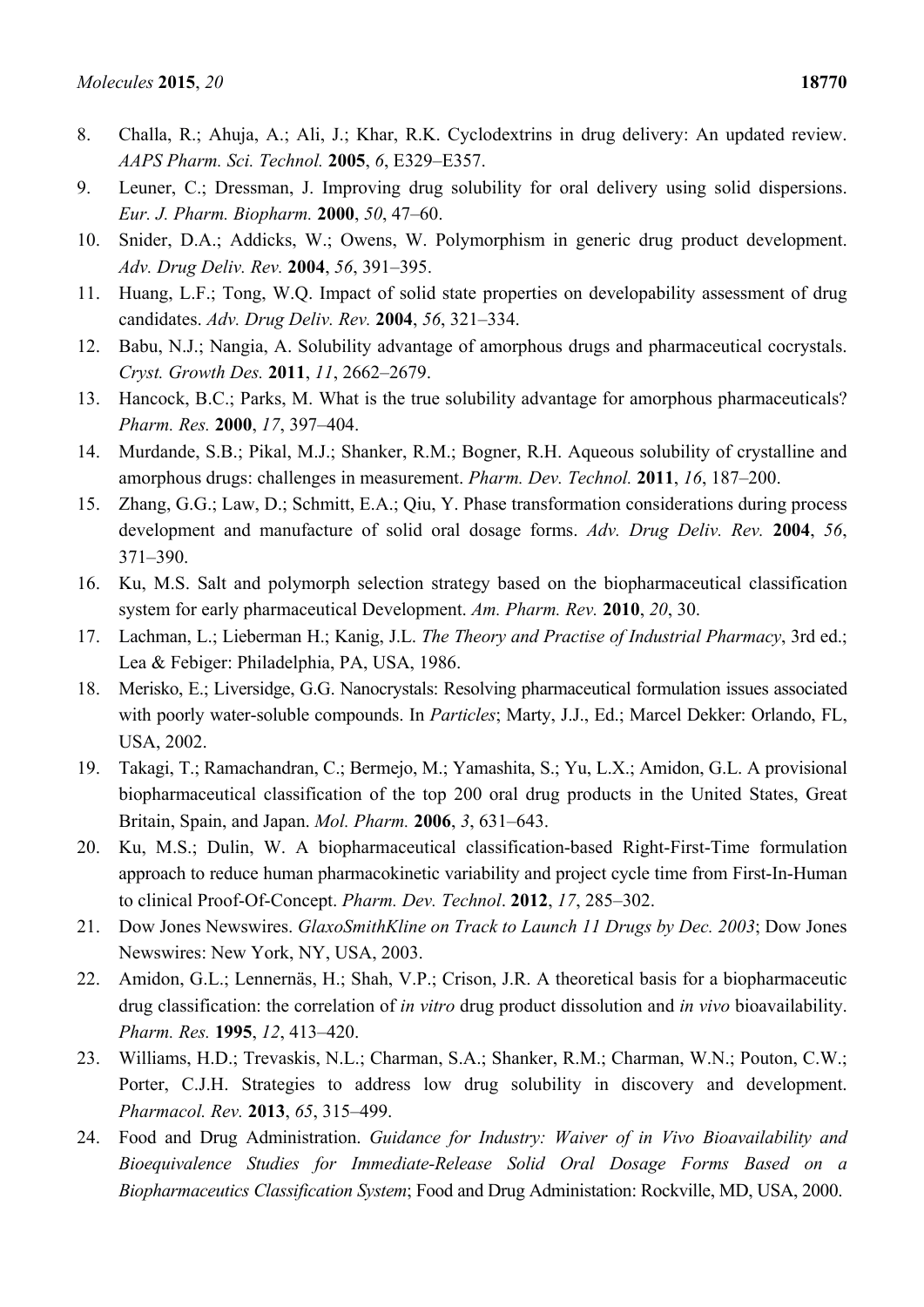- 25. Benet, L.Z. The role of BCS (Biopharmaceutics Classification System) and BDDCS (Biopharmaceutics Drug Disposition Classification System) in drug development. *J. Pharm. Sci.* **2013**, *102*, 34–42.
- 26. Savjani, K.T.; Gajjar, A.K.; Savjani, J.K. Drug Solubility: Importance and Enhancement Techniques. *ISRN Pharm.* **2012**, doi:10.5402/2012/195727.195727.
- 27. Vippagunta, S.R.; Brittain, H.G.; Grant, D.J.W. Crystalline solids. *Adv. Drug Deliv. Rev.* **2001**, *48*, 3–26.
- 28. Rodriguez-Spong, B.; Price, C.P.; Jayasankar, A.; Matzger, A.J.; Rodriguez-Hornedo, N. General principles of pharmaceutical solid polymorphism: a supramolecular perspective. *Adv. Drug Deliv. Rev.* **2004**, *56*, 241–274.
- 29. Kuhnert-Brandstätter, M. *Thermomicroscopy in the Analysis of Pharmaceuticals*; Pergamon Press: Oxford, UK, 1971.
- 30. Borka, L.; Haleblian, J.K. Crystal polymorphism of pharmaceuticals. *Acta Pharm. Jugosl.* **1990**, *40*, 71–94.
- 31. Borka, L. Review on crystal polymorphism of substances in the European Pharmacopoeia. *Pharm. Acta Helv.* **1991**, *66*, 6–22.
- 32. Giron, D. Thermal analysis and calorimetric methods in thecharacterization of polymorphs and solvates. *Thermochim. Acta* **1995**, *248*, 1–59.
- 33. Hilfiker, R.; Blatter, F.; von Raumer, M. Relevance of solid-state properties for pharmaceutical products polymorphism. In *the Pharmaceutical Industry*; Hilfiker, R., Ed.; WILEY-VCH Verlag GmbH & Co. KGaA: Weinheim, Germany, 2006.
- 34. Pudipeddi, M.; Serajuddin, A.T. Trends in solubility of polymorphs. *J. Pharm. Sci.* **2005**, *94*, 929–939.
- 35. Chemburkar, S.R; Bauer, J.; Deming, K.; Spiwek, H.; Patel, K.; Morris, J.; Henry, R.; Spanton, S.; Dziki, W.; Porter, W.; *et al*. Dealing with the impact of ritonavir polymorphs on the late stages of bulk drug process development. *Org. Process Res. Dev.* **2000**, *4*, 413–417.
- 36. Dubbini, A.; Censi, R.; Martena, V.; Hoti, E.; Ricciutelli, M.; Malaj, L.; di Martino, P. Influence of pH and method of crystallization on the solid physical form of indomethacin. *Int. J. Pharm*. **2014**, *473*, 536–544.
- 37. Censi, R.; Rascioni, R.; di Martino, P. Changes in the solid state of anhydrous and hydrated forms of sodium naproxen under different grinding and environmental conditions: Evidence of the formation of new hydrated forms. *Eur. J. Pharm. Biopharm.* **2015**, *92*, 192–203.
- 38. Seddon, K.R. Pseudopolymorph: A Polemic. *Cryst. Growth Des*. **2004**, *4*, doi:10.1021/cg030084y.
- 39. Morris, K.R. Structural aspects of hydrates and solvates. In *Polymorphism in Pharmaceutical Sciences, Drugs and the Pharmaceutical Sciences*; Brittain, H., Ed., Marcel Dekker: New York, NY, USA, 1999; Volume 95, pp. 125–181.
- 40. Khankari, R.J.; Grant, D.J.W. Pharmaceutical hydrates. *Thermochim. Acta* **1995**, *248*, 61–79.
- 41. Shefter, E.; Higuchi, T. Dissolution behavior of crystalline solvated and nonsolvated forms of some pharmaceuticals. *J. Pharm. Sci.* **1963**, *52*, 781–791.
- 42. Shan, N.; Zaworotko, M.J. Polymorphic Crystal Forms and Cocrystals in Drug Delivery (Crystal Engineering). *Drug Dev.* **2010**, doi:10.1002/0471266949.bmc156.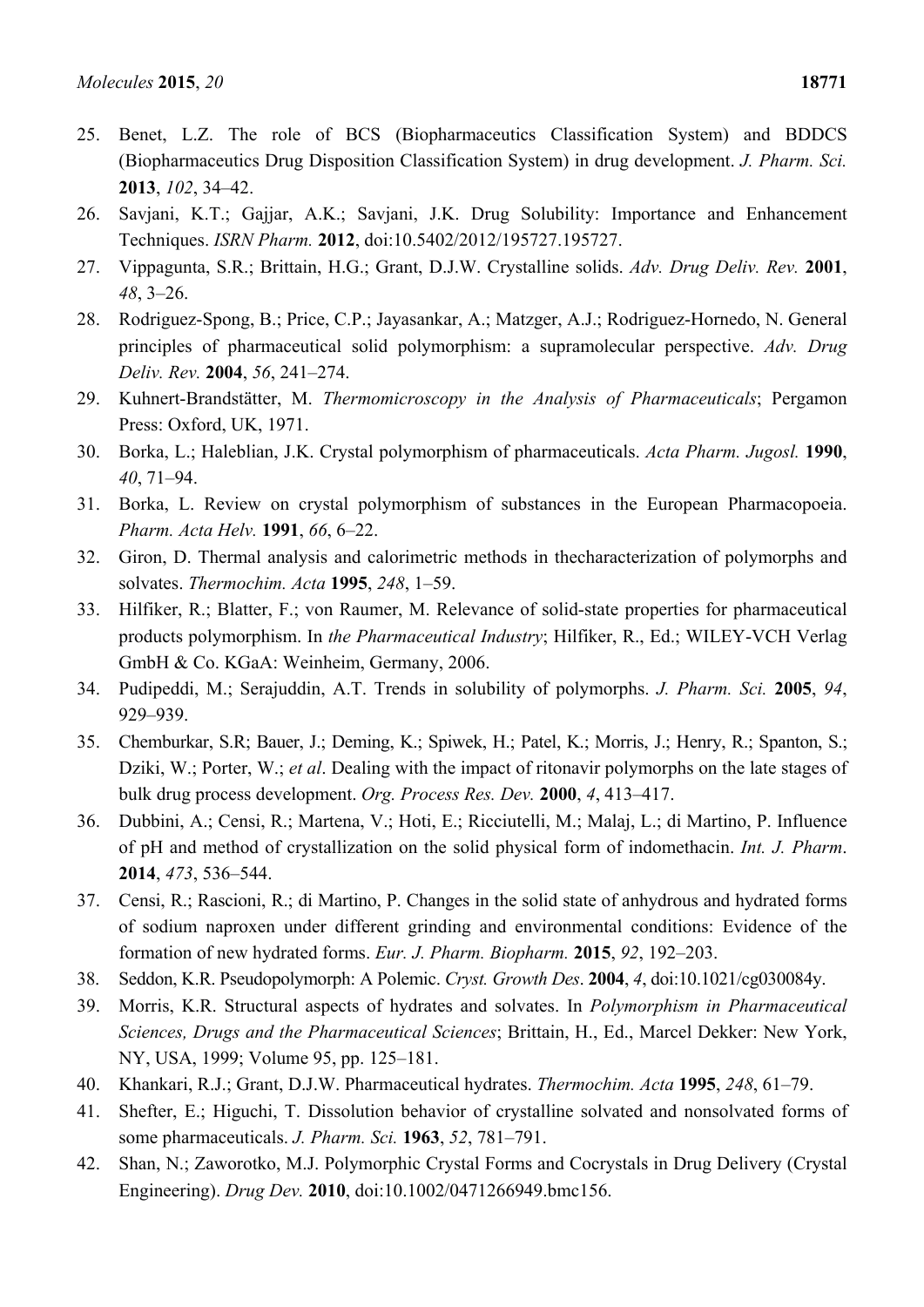- 43. Allen, P.V.; Rahn, P.D.; Sarapu, A.C.; Vanderwielen, A.J. Physical characterization of erythromycin: Anhydrate, monohydrate, and dihydrate crystalline solids. *J. Pharm. Sci.* **1978**, *67*, 1087–1093.
- 44. Blagden, N.; de Matas, M.; Gayan, P.T.; York, P. Crystal engineering of active pharmaceutical ingredients to improve solubility and dissolution rates. *Adv. Drug Deliv. Rev.* **2007**, *59*, 617–630.
- 45. Datta, S.; Grant, D.J.W. Crystal structures of drugs: Advances in determination, prediction and engineering. *Nat. Rev. Drug Discov.* **2004**, *3*, 42–57.
- 46. Di Martino, P.; Barthélémy, C.; Palmieri, G.F.; Martelli, S. Physical characterization of naproxen sodium hydrate and anhydrate forms. *Eur. J. Pharm. Sci.* **2001**, *14*, 293–300.
- 47. Di Martino, P.; Barthélémy, C.; Joiris, E.; Capsoni, D.; Masic, A.; Massarotti, V.; Gobetto, R.; Bini, M.; Martelli, S. A new tetrahydrated form of sodium naproxen. *J. Pharm. Sci.* **2007**, *96*, 156–167.
- 48. Malaj, L.; Censi, R.; di Martino, P. Mechanism for dehydration of three sodium naproxen hydrates. *Cryst. Growth Des.* **2009**, *9*, 2128–2136.
- 49. Di Martino, P.; Malaj, L.; Censi, R.; Martelli, S. Physico-chemical and technological properties of sodium naproxen granules prepared in a high-shear mixer-granulator. *J. Pharm. Sci.* **2008**, *97*, 5263–5273.
- 50. Stahly, G.P. Diversity in Single- and Multiple-Component Crystals. The Search for and Prevalence of Polymorphs and Cocrystals. *Cryst. Growth Des.* **2007**, *6*, 1007–1026.
- 51. Pepinsky, R. Crystal engineering—A new concept in crystallography. *Phys. Rev.* **1955**, *100*, 971.
- 52. Schmidt, G.M.J. Photodimerization in the solid state. *Pure Appl. Chem.* **1971**, *27*, 647–678.
- 53. Desiraju, G.R. Chemistry beyond the molecule. *Nature* **2001**, *412*, 397–400.
- 54. Desiraju, G.R. Crystal engineering: A brief overview. *J. Chem. Sci.* **2010**, *122*, 667–675.
- 55. Biradha, K.; Su, C.Y.; Vittal J.J. Recent developments in crystal engineering. *Cryst. Growth Des.* **2011**, *11*, 875–886.
- 56. Lipinski, C.A. Drug-like properties and the causes of poor solubility and poor permeability. *J. Pharmacol. Toxicol. Met.* **2000**, *44*, 235–249.
- 57. Lipinski, C.A.; Lombardo, F.; Dominy, B.W.; Feeney, P.J. Experimental and computational approaches to estimate solubility and permeability in drug discovery and development settings. *Adv. Drug Del. Rev.* **2001**, *46*, 3–26.
- 58. Caira, M.R. Crystalline Polymorphism of Organic Compounds. *Top. Curr. Chem*. **1998**, *198*, 163–208.
- 59. Price, S.L. The computational prediction of pharmaceutical crystal structures and polymorphism. *Adv. Drug Deliv. Rev.* **2004**, *56*, 301–319.
- 60. Morissette, S.L.; Soukasene, S.; Levinson, D.A.; Cima, M.J.; Almarsson, O. Elucidation of crystal form diversity of the HIV protease inhibitor ritonavir by high-throughput crystallization. *Proc. Natl. Acad. Sci. USA* **2003**, *100*, 2180–2184.
- 61. Peterson, M.L.; Morissette, S.L.; McNulty, C.; Goldsweig, A.; Shaw, P.; le Quesne, M.; Monagle, J.; Encina, N.; Marchionna, J.; Johnson, A.; *et al*. Iterative high-throughput polymorphism studies on acetaminophen and an experimentally derived structure for form III*. J. Am. Chem. Soc.* **2002**, *124*, 10958–10959.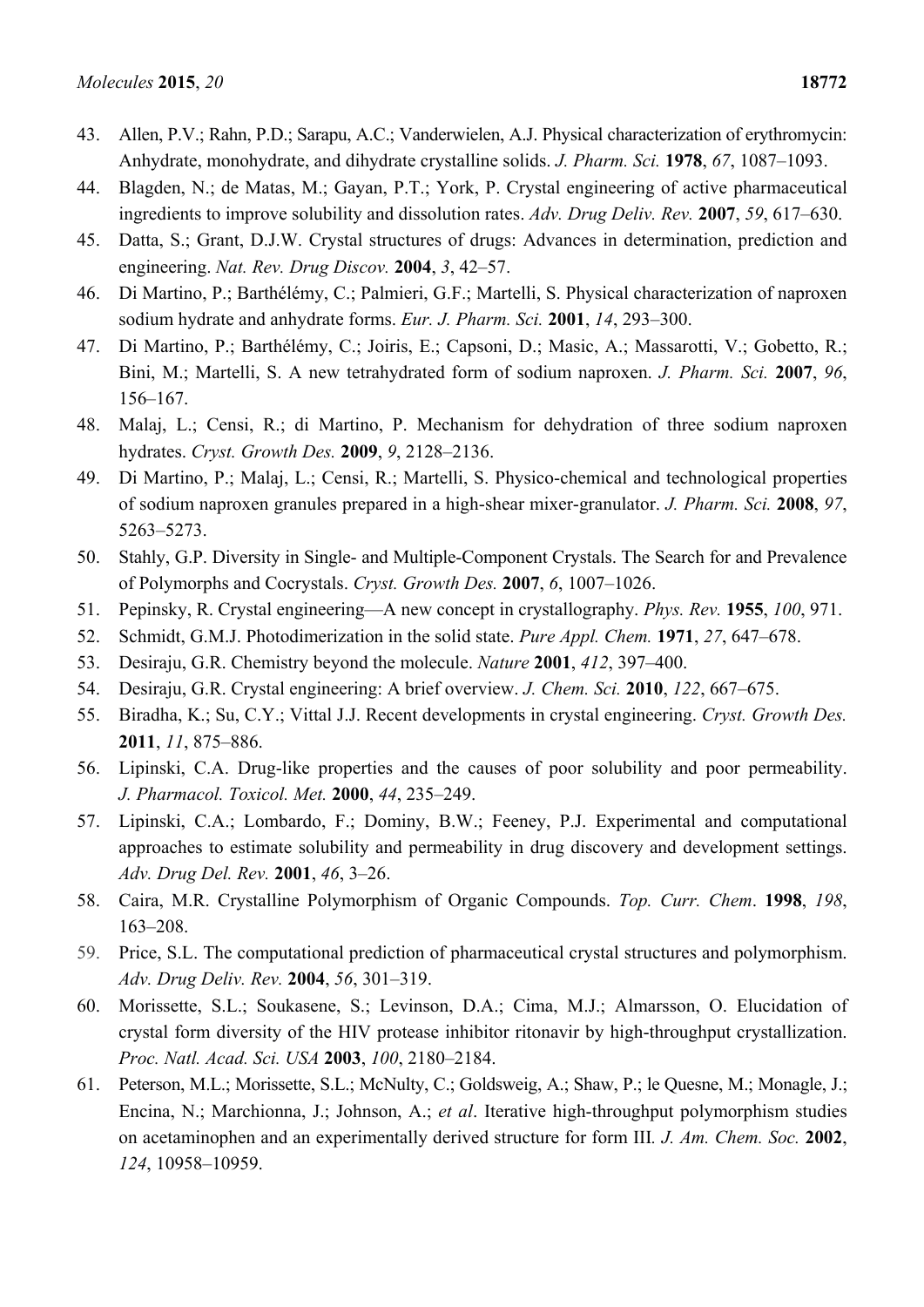- 62. Almarsson, O.; Hickey, M.B.; Peterson, M.L.; Morissette, S.L.; Soukasene, S.; McNulty, C.; Tawa, M.; MacPhee, J.M.; Remenar, J.F. High-Throughput surveys of crystal form diversity of highly polymorphic pharmaceutical compounds. *Cryst. Growth Des.* **2003**, *3*, 927–933.
- 63. Kojima, T.; Tsutsumi, S.; Yamamoto, K.; Ikeda, Y.; Moriwaki, T. High-throughput cocrystal slurry screening by use of *in situ* Raman microscopy and multi-well plate. *Int. J. Pharm.* **2010**, *399*, 52–59.
- 64. Edgerton, W.H. Chloramphenicol Esters and Method for Obtaining Same. U.S. Patent 2,662,906, 15 December 1953.
- 65. Borka, L.; Backe-Hansen, K. IR spectroscopy of chloramphenicol palmitate. Polymorph alteration caused by the KBr disc technique. *Acta Pharm. Suec.* **1968**, *5*, 271–278.
- 66. Kanenewa, N.; Otsuka, M. Effect of grinding on the transformation of polymorphs of chloramphenicol palmitate. *Chem. Pharm. Bull.* **1985**, *33*, 1660–1668.
- 67. Burger, A. Neue untersuchungergebnisse von chloramphenicolpalmitat. *Sci. Pharm.* **1977**, *45*, 269–281.
- 68. Gamberini, M.C.; Baraldi, C.; Tinti, A.; Rustichelli, C.; Ferioli, V.; Gamberini, G. Solid state characterization of chloramphenicol palmitate. Raman spectroscopy applied to pharmaceutical polymorphs. *J. Mol. Struct.* **2006**, *785*, 216–224.
- 69. Mishra, R.; Srivastava, A.; Sherma, A.; Tandon, P.; Baraldi, C.; Gamberini, M.C. Structural, electronic, thermodynamical and charge transfer properties of chloramphenicol palmitate using vibrational spectroscopy and DFT calculations. *Spectrochim. Acta Part A Mol. Biomol. Spectr.* **2013**, *101*, 335–342.
- 70. Eguchi, Y.; Iitaka, Y. The β-form of chloramphenicol palmitate. *Acta Cryst.* **1974**, *B30*, 2781–2783.
- 71. Szulzewsky, K.; Kulpe, S.; Schulz, B.; Kunath, D. The structure of the b modification of chloramphenicol palmitate. A redetermination. *Acta Cryst.* **1981**, *B37*, 1673–1676.
- 72. Aguiar, A.J.; Krc, J.; Kinkel, A.W.; Samyn, J.C. Effect of polymorphism on the absorption of chloramphenicol from chloramphenicol palmitate. *J. Pharm. Sci.* **1967**, *56*, 847–853.
- 73. Aguiar, A.J.; Zelmer, J.E. Dissolution behavior of polymorphs of chloramphenicol palmitate and mefanamic acid. *J. Pharm. Sci.* **1969**, *58*, 983–987.
- 74. Glazko, A.J.; Edgerton, W.H.; Dill, W.A.; Lenz, W.R. Chloromycetin palmitate—A synthetic ester of chloromycetin. *Antibiot. Chemother.* **1952**, *2*, 234–242.
- 75. Maeda, T.; Takenaka, H.; Yamahira, Y.; Noguchi, T. Use of rabbits for absorption studies on polymorphs of chloramphenicol palmitate. *Chem. Pharm. Bull.* **1980**, *28*, 431–436.
- 76. Liebenberg, W.; de Villiers, M.; Wurster, D.E.; Swanepoel, E.; Dekker, T.G.; Lotter, A.P. The effect of polymorphism on powder compaction and dissolution properties of chemically equivalent oxytetracycline hydrochloride powders. *Drug Dev. Ind. Pharm.* **1999**, *25*, 1027–1033.
- 77. Brice, G.W.; Hammer, H.F. Therapeutic nonequivalence of oxytetracycline capsules. *J. Am. Med. Assoc.* **1969**, *208*, 1189–1190.
- 78. Groves, M.J. Solution tests on generic brands of oxytetracycline tablets. *Pharm. J.* **1973**, *210*, 318–319.
- 79. Reboul, J.P.; Cristau, B.; Soyfer, J.C.; Astier, J.P. 5*H*-5-Dibenzyl[*b*,*f*]azepinecarboxamide (carbamazepine). *Acta Crystallogr. Sect. B Struct. Commun.* **1981**, *37*, 1844–1848.
- 80. Himes, V.L.; Mighell, A.D.; Decamp, W.H. Structure of carbamazepine-5*H*-dibenz[*b*,*f*]azepine-5-carboxamide. *Acta Crystallogr. Sect. B Struct. Commun.* **1981**, *37*, 2242–2245.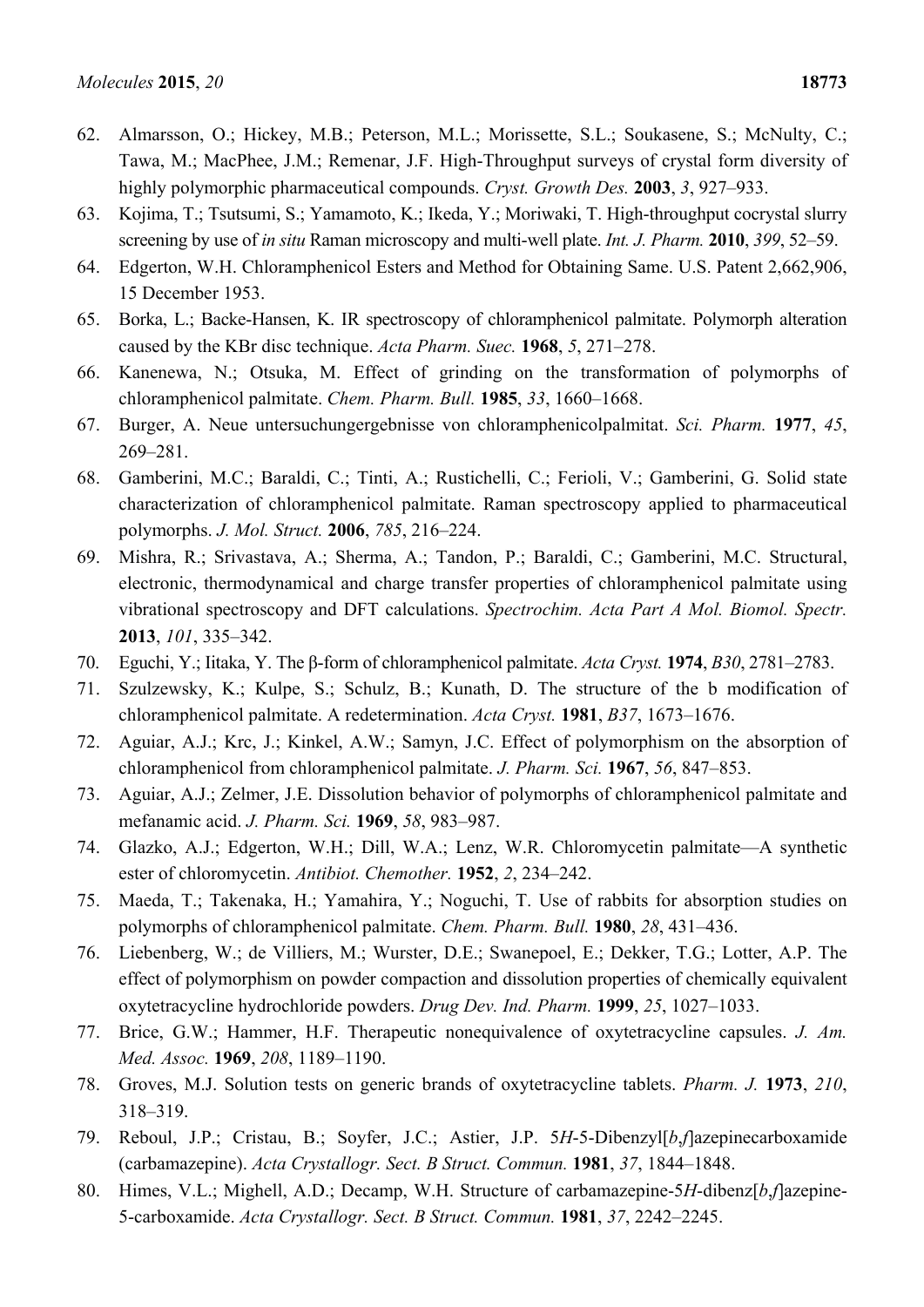- 81. Chang, C.H.; Yang, D.S.C.; Yoo, C.S.; Wang, B.L.; Pletcher, J. The crystal structures of (**S**) and (**R**) baclofen and carbamazepine. *Acta Crystallogr.* **1981**, *A37*, doi:10.1107/S0108767381097432.
- 82. Reck, G.; Dietz, G. The order-disorder structure of carbamazepine dihydrate: 5*H*-Dibenz[*b*,*f*] azepine-5-carboxamide dihydrate, C15H12N2O···2 H2O. *Cryst. Res. Technol.* **1986**, *21*, 1463–1468.
- 83. Lowes, M.M.J.; Caira, M.R.; Lotter, A.P.; Vanderwatt, J.G. Physicochemical properties and X-ray structural studies of the trigonal polymorph of carbamazepine. *J. Pharm. Sci.* **1987**, *76*, 744–752.
- 84. Lisgarten, J.N.; Palmer, R.A.; Saldanha, J.W.J. Crystal and molecular structure of 5-carbamyl-5*H*-dibenzo[*b*,*f*]azepine. *Crystallogr. Spectrosc. Res.* **1989**, *19*, 641–649.
- 85. Ceolin, R.; Toscani, S.; Gardette, M.F.; Dzyabchenko, V.N.; Bachet, B. X-ray characterization of the triclinic polymorph of carbamazepine. *J. Pharm. Sci.* **1997**, *86*, 1062–1065.
- 86. Rustichelli, C.; Gamberini, G.; Ferioli, V.; Gamberini, M.C.; Ficarra, R.; Tommasini, S. Solid-state study of polymorphic drugs: carbamazepine. *J. Pharm. Biomed. Anal.* **2000**, *23*, 41–54.
- 87. Lang, M.D.; Kampf, J.W.; Matzger, A.J. Form IV of carbamazepine. *J. Pharm. Sci.* **2002**, *91*, 1186–1190.
- 88. Lang, M.D.; Grzesiak, A.L.; Matzger, A.J. The use of polymer heteronuclei for crystalline polymorph selection. *J. Am. Chem. Soc.* **2002**, *124*, 14834–14835.
- 89. Grzesiak, A.L.; Lang, M.; Kim, K.; Matzger, A.J. Comparison of the four anhydrous polymorphs of carbamazepine and the crystal structure of form I. *J. Pharm. Sci.* **2003**, *92*, 2260–2271.
- 90. Fleischman, S.G.; Kuduva, S.S.; McMahon, J.A.; Moulton, B.; Walsh, R.D.B.; Zaworotko, M.J.; Rodríguez-Hornedo, N. Crystal engineering of the composition of pharmaceutical phases: Multiple-component crystalline solids involving carbamazepine. *Cryst. Growth Des.* **2003**, *3*, 909–919.
- 91. Young, W.W.L.; Suryanarayanan, R. Kinetics of transition of anhydrous carbamazepine to carbamazepine dihydrate in aqueous suspensions. *J. Pharm. Sci.* **1991**, *80*, 496–500.
- 92. Kahela, P.; Aaltonen, R.; Lewing, E.; Anttila, M.; Kristoffersson, E. Pharmacokinetics and dissolution of two crystalline forms of carbamazepine. *Int. J. Pharm.* **1983**, *14*, 103–112.
- 93. Jumao-as, A.; Bella, I.; Craig, B.; Lowe, J.; Dasheiff, R.M. Comparison of steady-state blood levels of two carbamazepine formulations. *Epilepsia* **1989**, *30*, 67–70.
- 94. Koch, G.; Allan, J. Untoward effects of generic carbamazepine therapy. *Arch. Neurol.* **1987**, *44*, 578–579.
- 95. Sachdeo, R.; Chokroverty, S.; Beleldiuk, G. Risk of switching from brand-name to generic drugs in seizure disorder. *Epilepsia* **1987**, *28*, 581.
- 96. Meyer, M.C.; Straughn, A.B.; Jarvi, E.J.; Wood, G.C.; Pelsor, F.R.; Shah, V.P. The bioinequivalence of carbamazepine tablets with a history of clinical failures. *Pharm. Res.* **1992**, *9*, 1612–1616.
- 97. Kobayashi, Y.; Ito, S.; Itai, S.; Yamamoto, K. Physicochemical properties and bioavailability of carbamazepine polymorphs and dihydrate. *Int. J. Pharm.* **2000**, *193*, 137–146.
- 98. Bauer, J.; Spanton, S.; Henry, R.; Quick, J.; Dziki, W.; Porter, W.; Morris, J. Ritonavir: An extraordinary example of conformational polymorphism. *Pharm. Res.* **2001**, *18*, 859–866.
- 99. Mckenzie, A.T. Applicant: Warner-Lambert Company. Form III crystalline (R-(R\*,R\*)-2-(4 fluorophenyl)-beta, delta-dihyxory-5-(1-methyl-ethyl)-3-phenyl-4-phenylamino)carbonyl)-1*H*-pyreol-1-heptanoic acid hemi calcium salt (Atorvastatin). WO97/03958, 6 February 1997.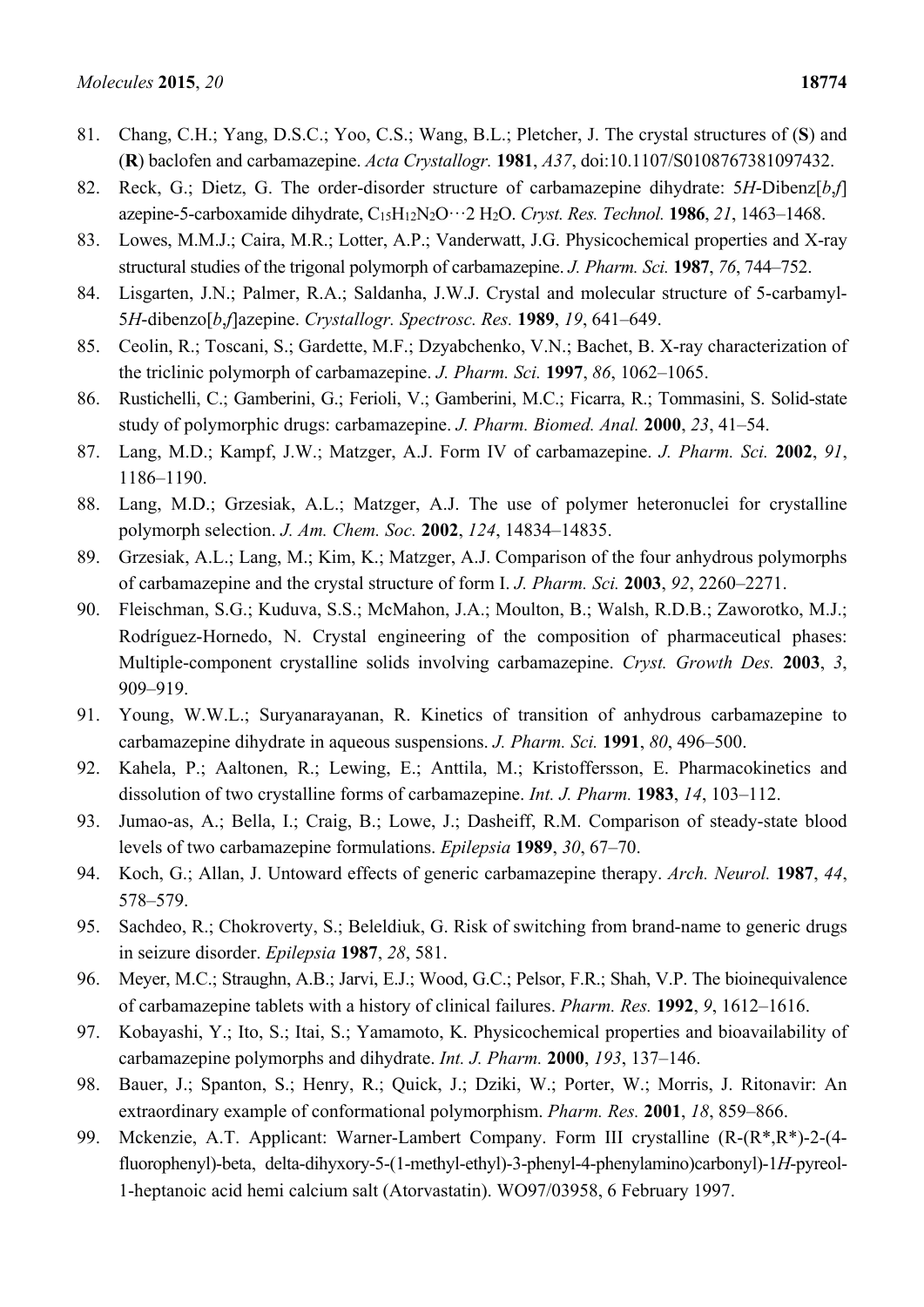- 100. Jin, Y.S.; Ulrich, J. New crystalline solvates of atorvastatin calcium. *Chem. Eng. Technol.* **2010**, *33*, 839–844.
- 101. Chadha, R.; Kuhad, A.; Arora, P.; Kishor, S. Characterisation and evaluation of pharmaceutical solvates of atorvastatin calcium by thermoanalytical and spectroscopic studies. *Chem. Cent. J.* **2012**, *6*, 114–129.
- 102. Shete, G.; Puri, V.; Kumar, L.; Bansal, A.K. Solid state characterization of commercial crystalline and amorphous atorvastatin calcium samples. *AAPS Pharm. Sci. Technol.* **2010**, *11*, 598–609.
- 103. Kerc, J.; Salobir, M.; Bavec, S. Atorvastatin Calcium in a Pharmaceutical form Composition Thereof and Pharmaceutical Formulation Comprising Atorvastatin Calcium. U.S. Patent 7,030,151, 18 April 2006.
- 104. Kerc, J. Stable Pharmaceutical Formulation Comprising a HMGCoAreductase Inhibitor. U.S. Patent Application US 2009/0264497 A1, 22 October 2009.
- 105. Khan, F.N.; Dehghan, M.H.G. Enhanced bioavailability of atorvastatin calcium from stabilized gastric resident formulation. *AAPS Pharm. Sci. Technol.* **2011**, *12*, 1077–1086.
- 106. Chekal, B.P.; Campeta, A.M.; Abramov, Y.A.; Feeder, N.; Glynn, P.P.; McLaughlin, R.W.; Meenan, P.A.; Singer, R.A. The challenges of developing an API crystallization process for a complex polymorphic and highly solvating system. Part I. *Org. Process. Res. Dev.* **2009**, *13*, 1327–1337.
- 107. Campeta, A.M.; Chekal, B.P.; Abramov, Y.A.; Meenan, P.A.; Henson, M.J.; Shi, B.; Singer, R.A.; Horspool, K.R. Development of a targeted polymorph screening approach for a complex polymorphic and highly solvating API. *J. Pharm. Sci.* **2010**, *99*, 3874–3886.
- 108. Abramov, Y.A. QTAIM application in drug development: prediction of relative stability of drug polymorphs from experimental crystal structures. *J. Phys. Chem. A* **2011**, *115*, 12809–12817.
- 109. Vasileiadis, M.; Pantelides, C.C.; Adjiman, C.S. Prediction of the crystal structures of axitinib, a polymorphic pharmaceutical molecule. *Chem. Eng. Sci.* **2015**, *121*, 60–76.
- 110. Matsunaga, J.; Nambu, N.; Nagai, T. Physicochemical approach to biopharmaceutical phenomena. XXX. Polymorphism of phenylbutazone. *Chem. Pharm. Bull.* **1976**, *24*, 1169–1172.
- 111. Ibrahim, H.G.; Pisano, F.; Bruno, A. Polymorphism of phenylbutazone: Properties and comparisonal behaviour of crystals. *J. Pharm. Sci.* **1977**, *66*, 669–673.
- 112. Matsuda, Y.; Kawaguchi, S.; Kobayashi, H.; Nishijo, J. Polymorphism of phenylbutazone by spray dried methods. *J. Pharm. Pharmacol.* **1980**, *32*, 579–580.
- 113. Hosokawa, T.; Datta, S.; Sheth, A.R.; Grant, D.J.W. Relationships between crystal structures and thermodynamic properties of phenylbutazone solvates. *Cryst. Eng. Commun.* **2004**, *6*, 243–249.
- 114. Pandit, J.K.; Gupta, S.K.; Gode, K.D.; Mishra, B. Effect of crystal form on the oral absorption of phenylbutazone. *Int. J. Pharm.* **1984**, *21*, 129–132.
- 115. Marchi, E.; Montecchi, L.; Venturini, A.P.; Mascellani, G.; Brufani, M.; Cellai, L. 4-Deoxypyrido[1),2):1,2]imidazo[5,4-*c*]rifamycin SV derivatives. A new series of semisynthetic rifamycins with high antibacterial activity and low gastroenteric absorption. *J. Med. Chem.* **1985**, *28*, 960–963.
- 116. Jiang, Z.D.; DuPont, H.L. Rifaximin: *In vitro* and *in vivo* antibacterial activity—Review. *Chemotherapy* **2005**, *51*, 67–72.
- 117. Adachi, J.A.; DuPont, H.L. Rifaximin: A novel nonabsorbed rifamycin for gastrointestinal disorders. *Clin. Infect. Dis.* **2006**, *42*, 541–547.